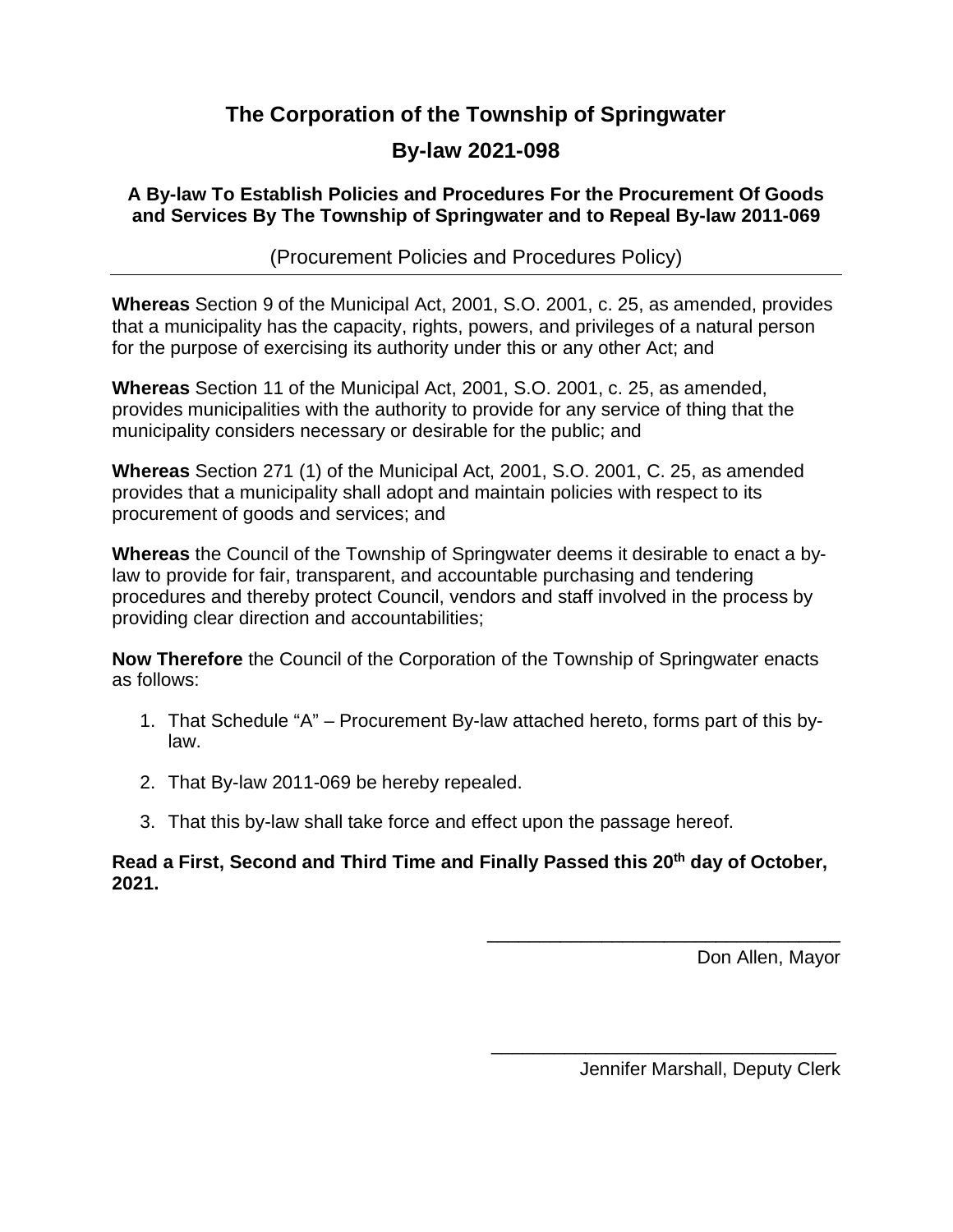Township of Springwater

Schedule A to By-law 2021-098

## **Corporation of the Township of Springwater**

# **Procurement By-law**

By-law 2021-098

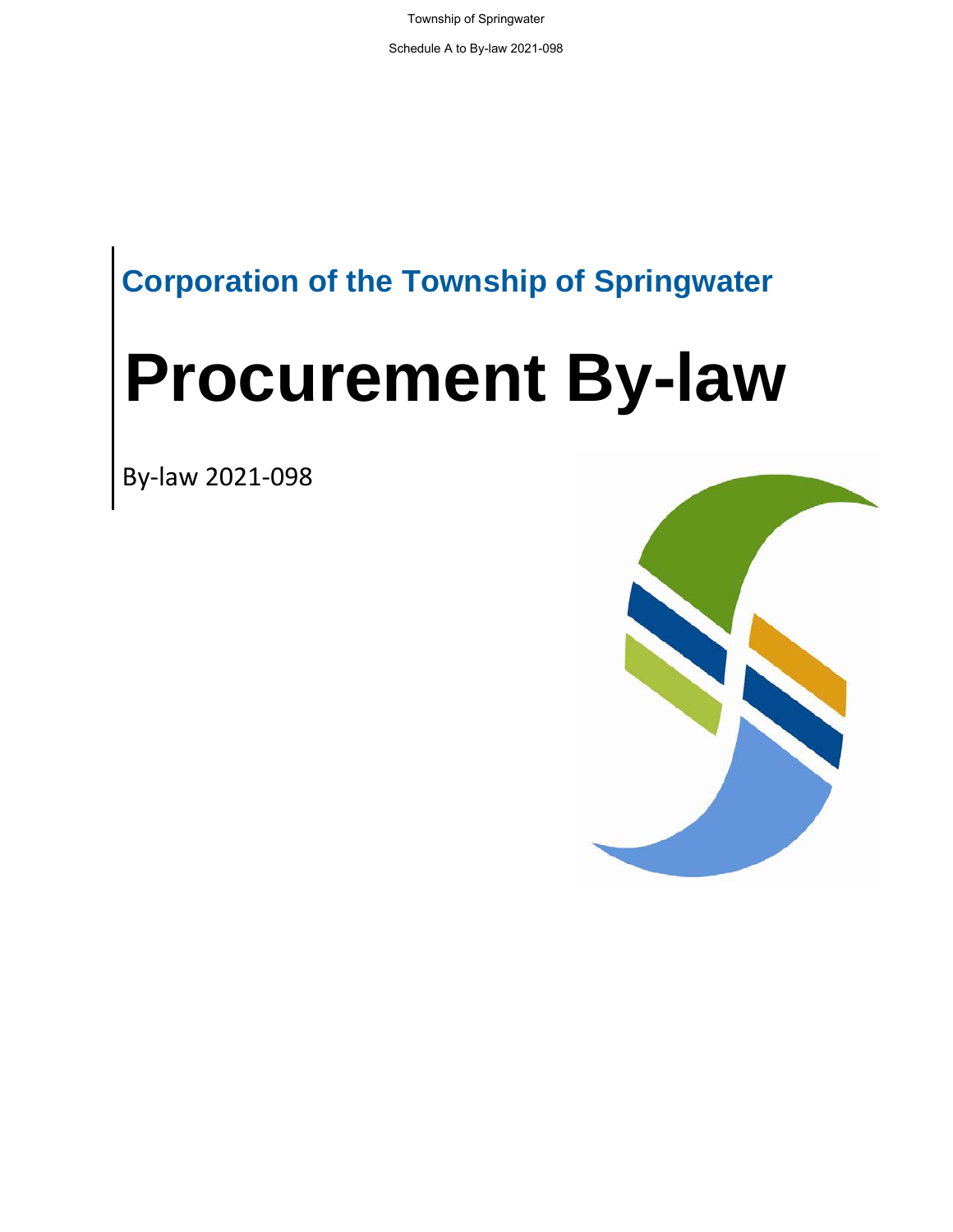## **Table of Contents**

| 1.             |  |
|----------------|--|
| 2.             |  |
| 3.             |  |
| 4.             |  |
|                |  |
|                |  |
| 5.             |  |
|                |  |
|                |  |
|                |  |
|                |  |
|                |  |
|                |  |
| 6.             |  |
|                |  |
|                |  |
|                |  |
| 7 <sub>1</sub> |  |
|                |  |
|                |  |
|                |  |
|                |  |
|                |  |
|                |  |
| 8.             |  |
|                |  |
|                |  |
|                |  |
|                |  |
|                |  |
|                |  |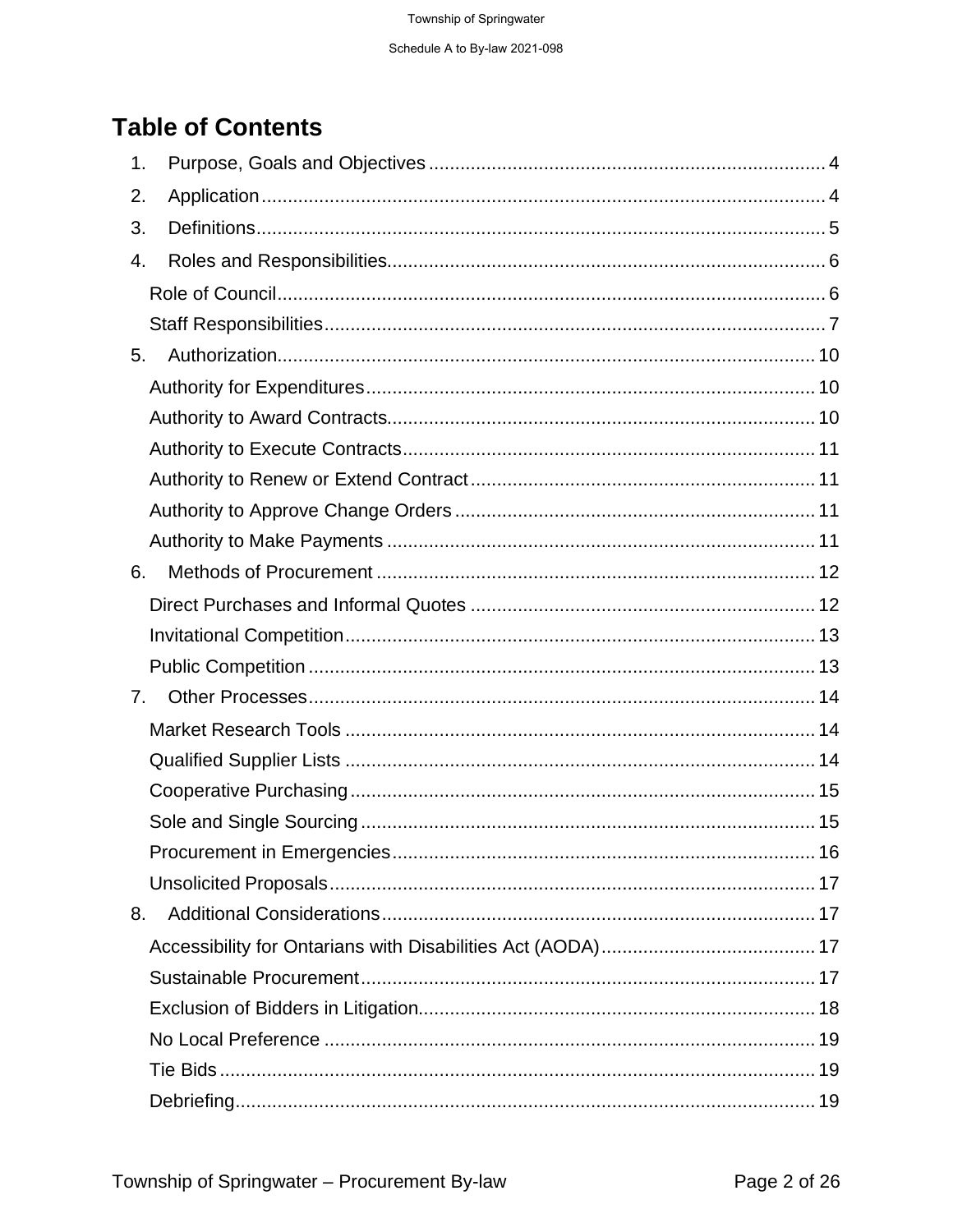| 9.  |  |  |  |
|-----|--|--|--|
|     |  |  |  |
|     |  |  |  |
|     |  |  |  |
| 10. |  |  |  |
|     |  |  |  |
|     |  |  |  |
|     |  |  |  |
|     |  |  |  |
|     |  |  |  |
|     |  |  |  |
| 11. |  |  |  |
|     |  |  |  |
|     |  |  |  |
| 12. |  |  |  |
| 13. |  |  |  |
| 14. |  |  |  |
|     |  |  |  |
|     |  |  |  |
|     |  |  |  |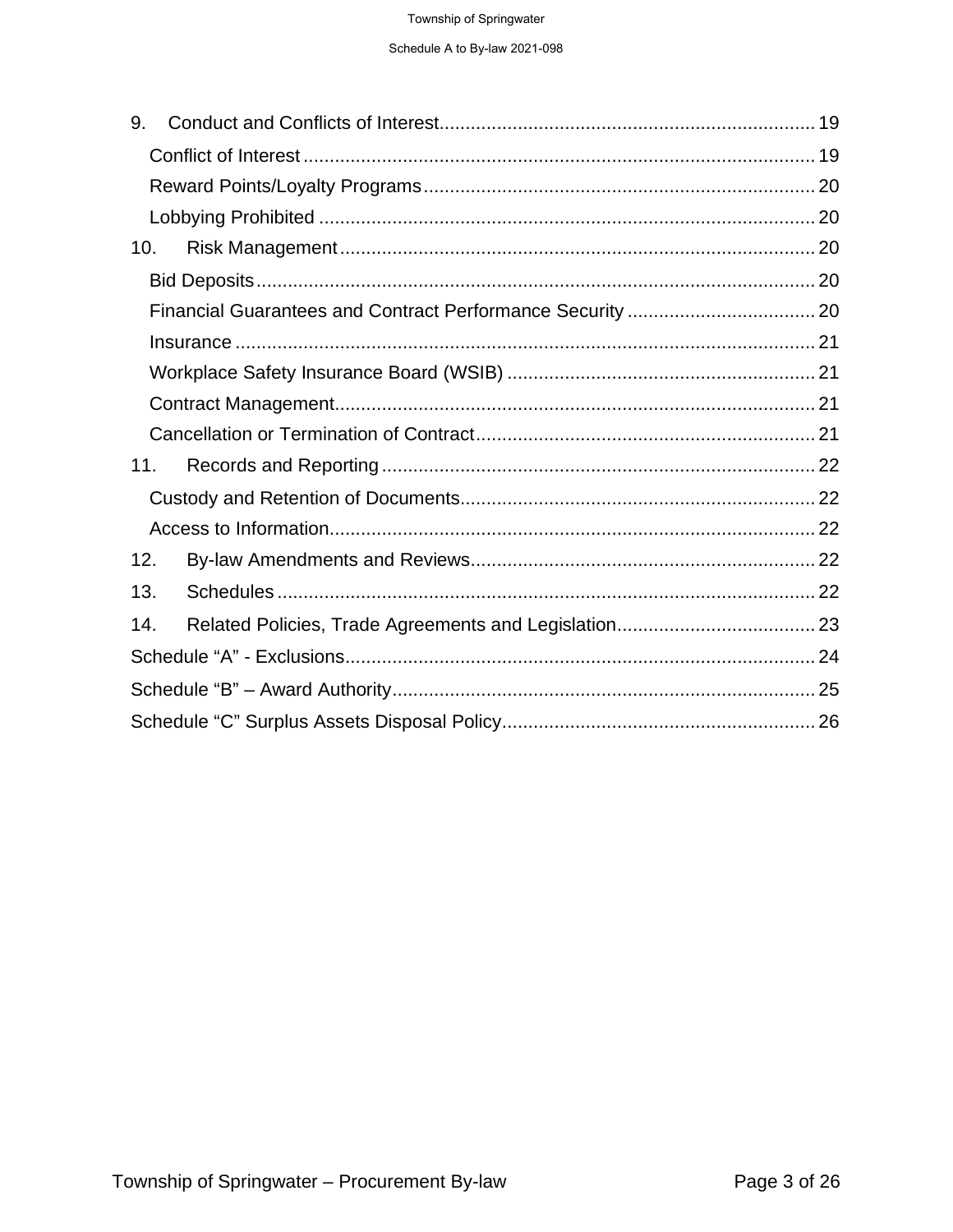#### **1. Purpose, Goals and Objectives**

- 1.1. The purpose of this By-law is to delegate authorities to employees for the Township's procurement operations and establish regulations surrounding the Township's acquisition of goods and services, including tangible capital assets and equipment, and the disposal of all surplus assets. This By-law meets the requirements of Section 270. (1)(3) of the Municipal Act 2001.
- 1.2. The goals and objectives of this By-law are to:
	- a) ensure openness, accountability and transparency while protecting the financial best interest of the Township;
	- b) clearly define the roles and responsibilities of those involved in the procurement process and to assist and provide direction to staff, suppliers and Council relating to the procurement process;
	- c) procure the required quality and quantity of goods and/or services in an efficient, timely and cost-effective manner;
	- d) encourage competition in bidding;
	- e) ensure compliance with relevant legislation and align practices with applicable international and interprovincial trade agreements;
	- f) promote and incorporate wherever possible the requirements of the Accessibility for Ontarians with Disabilities Act, 2005 in procurement activities of the Township;
	- g) encourage environmentally responsible and sustainable procurement while maintaining fiscal prudence; and
	- h) strive to ensure ethical purchasing practices are used by all staff.

#### **2. Application**

- 2.1. This By-law applies to all Staff, Departments, Council, Boards and Committees of the Township with respect to the Township's procurement activities.
- 2.2. This By-law applies to the procurement of all goods and services, including construction services, except for those items set out in Schedule "A". This Bylaw also applies to the disposal of the Township's surplus assets, which is governed by the Surplus Assets Disposal Policy set out in Schedule "C".
- 2.3. This By-law does not apply to the acquisition or disposal of real property, as set out in Schedule "A". The disposal of real property is governed by the applicable Policy and /or By-Law in effect at the time of such disposition.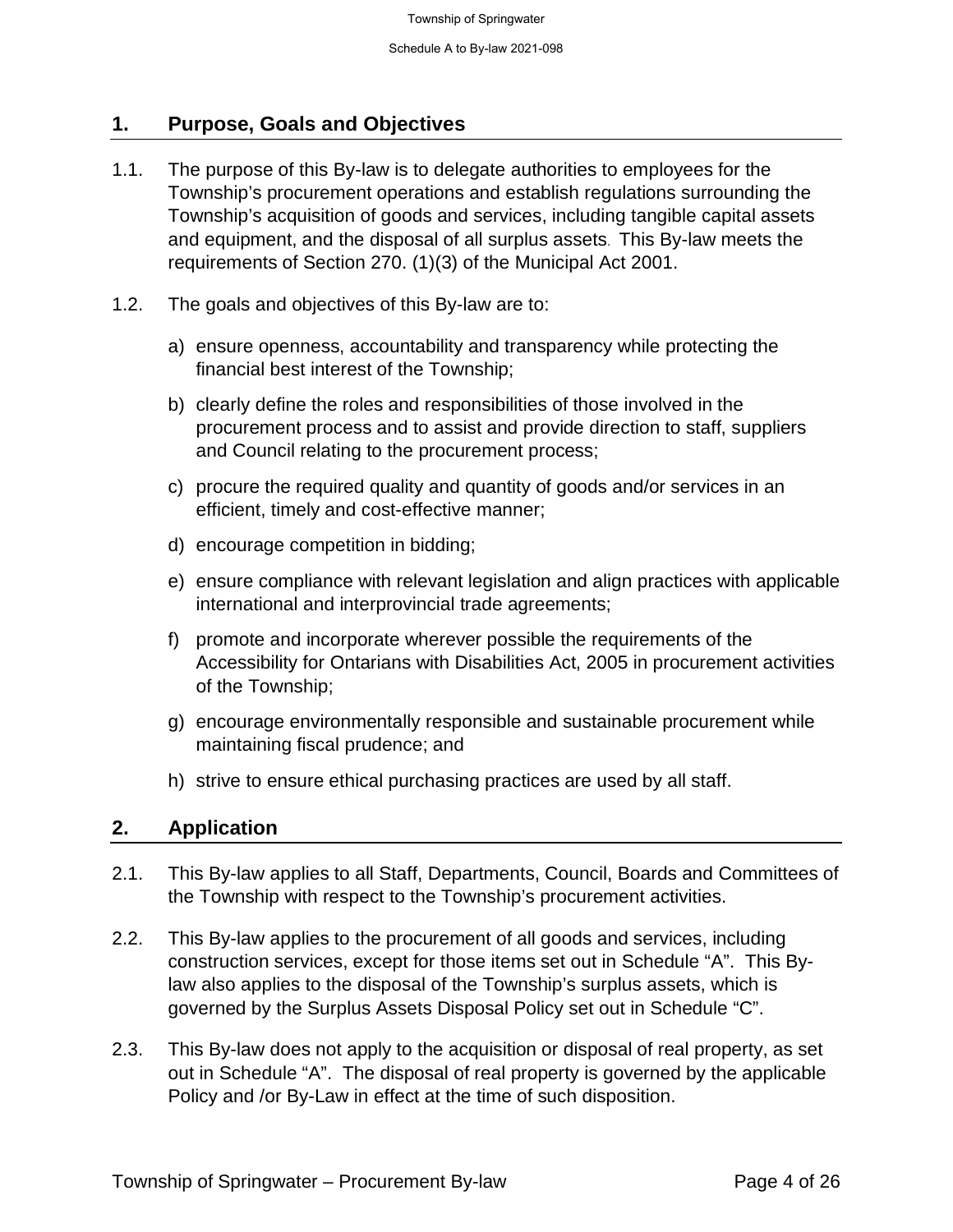- 2.4. In addition to this By-Law, the Township has procedures, protocols, templates, and forms for use during the procurement cycle. All tools for engaging in procurement activities will be maintained and updated by the Director of Finance, as required, and will be stored in the Township's electronic filing system. Staff are required to use the Township's standard templates and forms and comply with all applicable procedures and protocols when conducting procurement activities.
- 2.5. Contract splitting, subdividing or otherwise structuring procurement requirements or contracts in order to reduce the contract value or in any way circumvent the requirements or intent of this By-Law is not permissible.
- 2.6. All currency noted within this By-Law are in Canadian funds.

#### **3. Definitions**

3.1. The following definitions shall apply to this By-law:

**"Approved Budget"** means a budget approved by Council for the current fiscal year.

**"Award Authority"** means the authority to approve the award of a Contract to a supplier for the acquisition of goods and services.

**"Best Value"** means the optimal balance of performance and cost determined in accordance with a pre-defined evaluation plan.

**"Bid"** means a submission from a supplier in response to bid solicitation document.

"**Bid Solicitation Document**" means a document issued by the Township to solicit competitive bids from suppliers and includes a Request for Quotations ("**RFQ**"), Request for Tenders ("**RFT"**) and Request for Proposals ("**RFP**").

"**Bidder"** means a supplier that submits a bid.

**"CAO"** means the Chief Administrative Officer of the Township, or Designate.

**"Competitive Bidding Process"** means a procurement method where multiple suppliers are given an opportunity to submit bids in response to bid solicitation document.

**"Contract"** means a legally binding commitment between the Township and one or more supplier(s) for the acquisition of goods and services**.** 

"**Contract Value**" means the total estimated expenditures under a contract over the entire period of the contract, including options and renewal periods, exclusive of Harmonized Sales Tax (H.S.T.).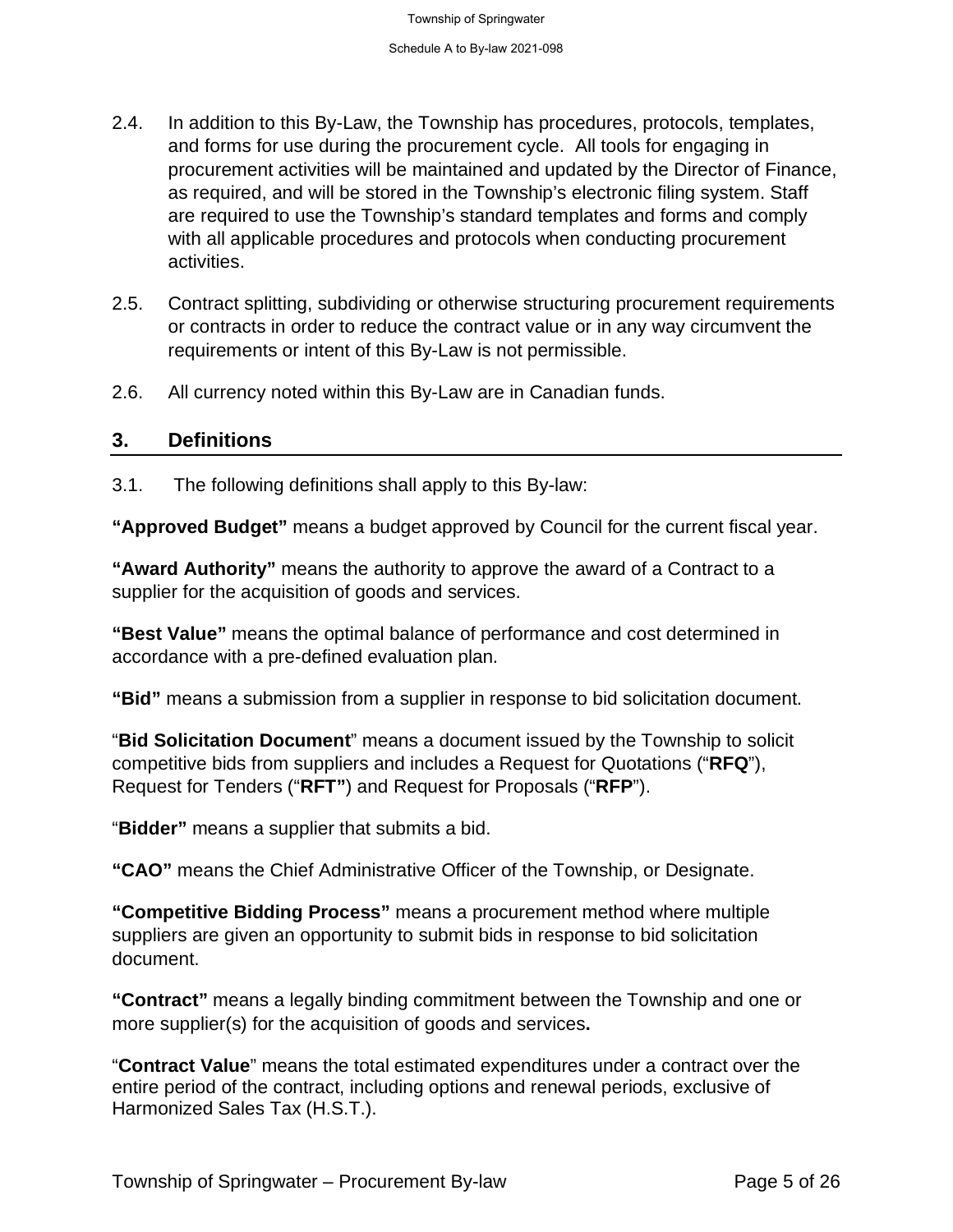**"Council"** means the Council of the Corporation of the Township of Springwater.

**"Department Head"** means the Head of a specific Department/Division, or Designate, who is responsible for a departmental budget for the Township.

**"Designate"** means the person or persons assigned the duties and responsibilities on behalf of, and in the absence or incapacity of the person charged with the principal authority to take the relevant action or decision.

**"Director of Finance"** means the Director of the Township's Finance Department or Designate.

"**Goods**" means moveable property and includes supplies, equipment, materials, products, software, furniture, and other physical objects.

**"Procurement" or "Purchase"** means the acquisition of goods and/or services by purchase, rental, or lease.

"**Procurement Coordinator**" means the Township's Procurement & Claims Administration Coordinator, or Designate

"**Services**" means all services, including professional services and construction services, unless otherwise specified.

**"Single Source"** means more than one source is available, but the circumstances justify the selection of a supplier without a competitive bidding process.

**"Sole Source"** means there is only one available supplier of the required goods or services.

**"Supplier"** means any individual or organization that is providing or may provide goods or services to the Township, including but not limited to contractors, consultants, vendors, and service providers.

"**Township**" means the Corporation of the Township of Springwater.

#### **4. Roles and Responsibilities**

#### Role of Council

4.1. In accordance with Section 224 of the Municipal Act 2001, it is the role of Council to establish the Township's policies and ensure administrative policies and procedures are in place to ensure the accountability and transparency of the Township's procurement operations.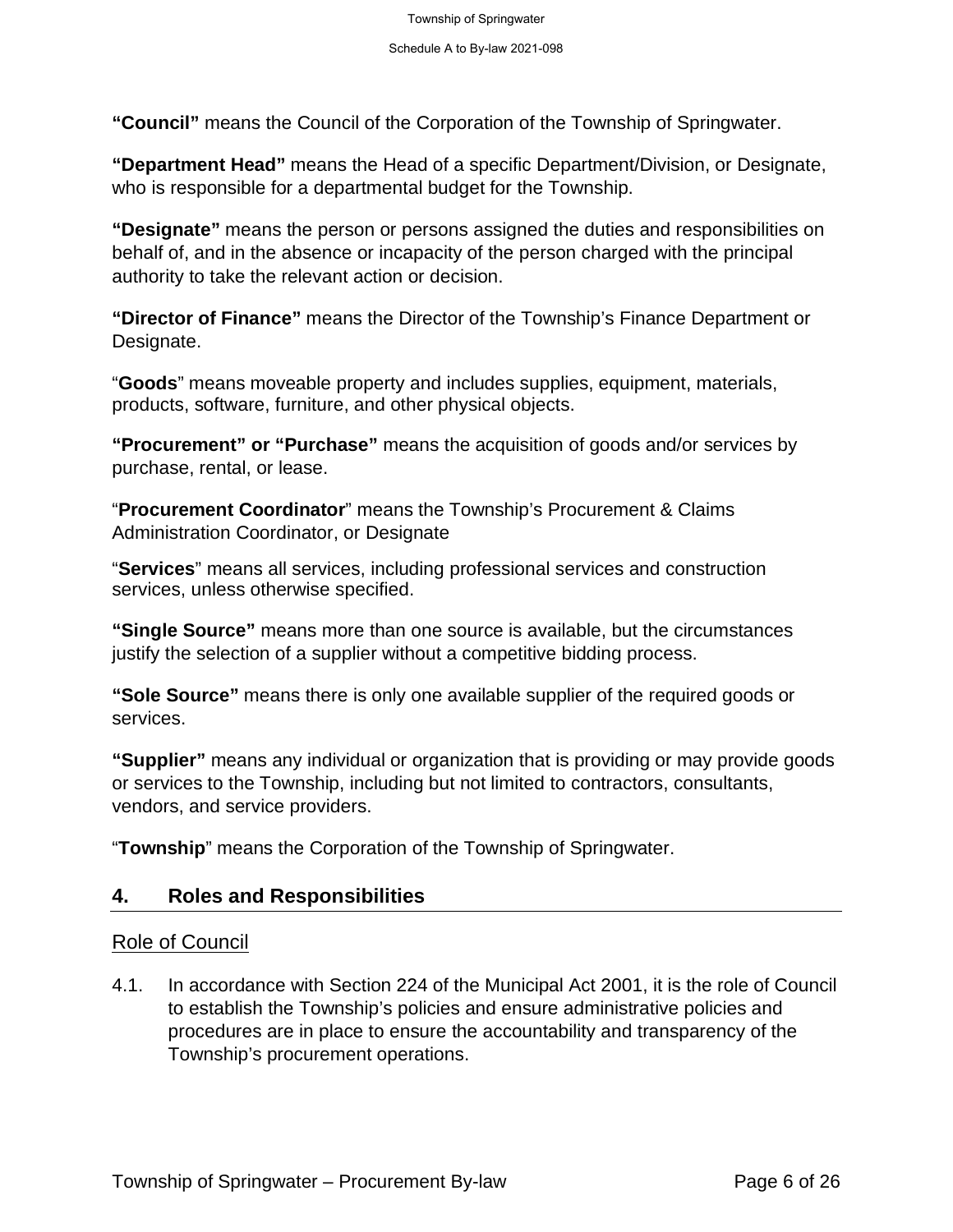- 4.2. In respect of the Township's procurement operations, Council fulfils its role under Section 224 of the Municipal Act 2001 by establishing the policies set out in this By-law and approving expenditures through the Township's budget approval process. In accordance with best practices in municipal procurement, Council recognizes the need for a clear separation of political and administrative functions in relation to the Township's day-to-day procurement operations.
- 4.3. Through this By-Law, Council delegates to the Township's Senior Management, the authority to incur expenditures in accordance with approved budgets through the procurement of goods and services and execution of contracts in accordance with the policies set out in this By-law and applicable procedures.
- 4.4. To facilitate Council's oversight role in respect of significant projects, Council may require staff to obtain Council's authority to initiate specific procurements by identifying projects of interest, such as those that are of a high value or involve significant risks, security concerns or significant community interest.
- 4.5. Council may provide strategic direction and guidance on major projects prior to the commencement of the procurement process; however, Council will not be involved in the day-to-day procurement operations or individual procurement processes, except to the extent that the approval of Council is required under this By-law or in the event that an exception to this By-Law is required.
- 4.6. To avoid the potential appearance of bias or political influence in procurement contract award decisions, members of Council will not be involved in competitive bidding processes until a contract has been entered into with the successful bidder, except where Council is required to approve the contract award in accordance with the By-Law.

#### Staff Responsibilities

- 4.7. The CAO is responsible for:
	- (a) Promoting the By-law and overseeing the Director of Finance with respect to fulfilling the duties of the By-law;
	- (b) Approving the award of contracts in the circumstances and subject to the conditions specified in the Bylaw; and
	- (c) Inform Council if non-compliance with this By-law occurs.

The CAO also has the authority to instruct Department Heads not to award a contract and may provide additional restrictions concerning procurement where such action is considered necessary and in the best interest of the Township.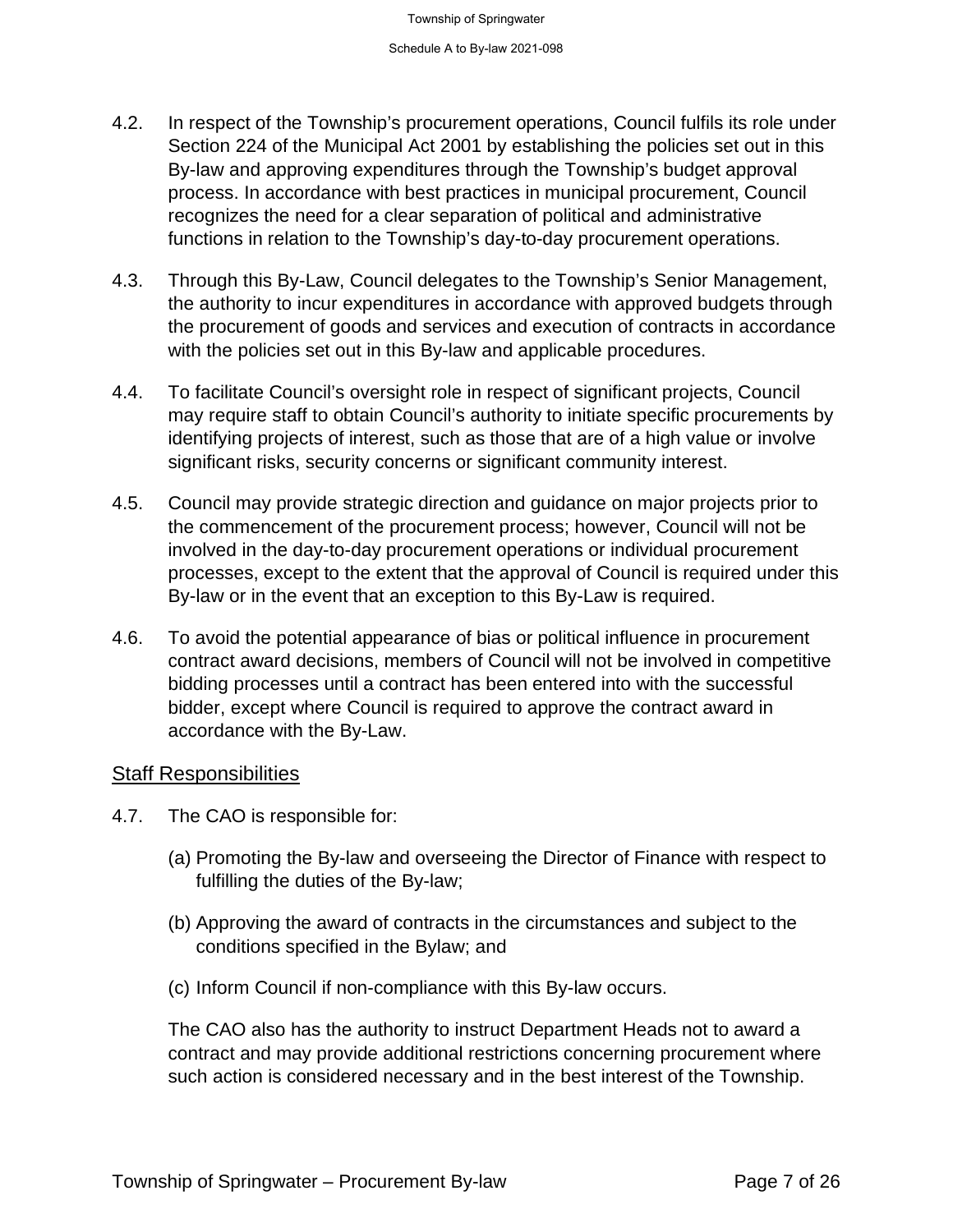- 4.8. The Director of Finance is responsible for:
	- (a) Overseeing the Procurement Coordinator with respect to fulfilling the duties of the By-law;
	- (b) Providing procurement advice and services to Departments;
	- (c) Approving the award of contracts in the circumstances and subject to the conditions specified in the By-law; and
	- (d) Monitoring compliance with this By-law and escalating incidences of noncompliance to the CAO.
- 4.9. The Procurement Coordinator is responsible for:
	- (a) Ensuing the consistent application of this By-Law and applicable procedures, and recording instances of non-compliance;
	- (b) Providing procurement advice and services in an efficient and diligent manner;
	- (c) Providing procurement services, including necessary forms, Contract, and competitive bid process document templates as required by departments to fulfill the Township's procurement needs;
	- (d) Facilitating all aspects of the procurement process, including creating and issuing solicitation documents, opening and verifying compliance with the terms and conditions of the solicitation document, facilitating the award and execution of contract process, initiating contract extensions, processing change orders, and assisting in Contractor performance issues;
	- (e) Maintaining current insurance certificates, WSIB certificates, and bonds, as called for in the bid solicitation document or contract.
	- (f) Researching, developing, maintaining and updating procurement policies, procedures, protocols, templates and forms;
	- (g) Addressing any issues or concerns that arise in respect of a procurement process and seeking guidance, support, and advice of the CAO, the Director of Finance, Department Heads, and legal counsel, as required; and
	- (h) Providing appropriate orientation, training and tools to employees involved in the procurement process.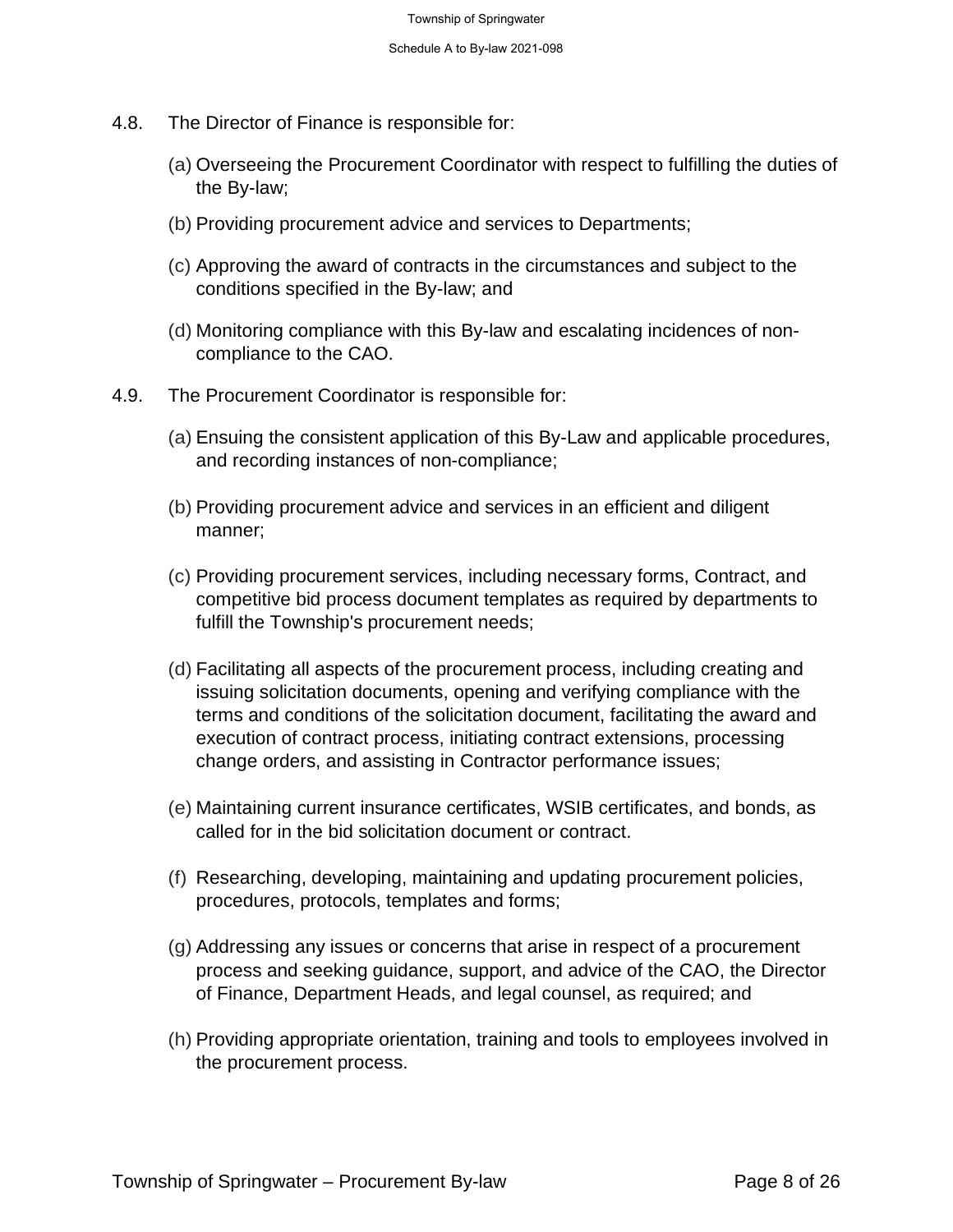- 4.10. Department Heads are responsible for:
	- (a) Overseeing all procurement activities within their Department and ensuring those activities are conducted in accordance with this By-law and applicable procedures.
	- (b) Preparing requirements, specifications and scope of work for procurements;
	- (c) Encouraging full, open, fair, and transparent competition;
	- (d) Awarding contracts in the circumstances and subject to the conditions specified in the By-law;
	- (e) Managing the contact up to completion of the performance of all contractual obligations of the supplier and the Township, including payment and obtaining necessary approvals for such actions as early termination or contract amendments;
	- (f) Ensuring that the deliverables conform with contract terms, conditions, and specifications throughout the term of a contract; and

Department Heads will inform the Director of Finance and the CAO if noncompliance with this By-law occurs.

Department Heads will be held accountable for any decision to proceed with a procurement process or transaction that is not conducted in accordance with the By-law.

- 4.11. Department Employees and any other individuals conducting procurement activities on behalf of the Township are responsible for:
	- (a) Complying with this By-Law, and all related policies and procedures
	- (b) Understanding their obligations and responsibilities under this By-Law and related policies and procedures and consulting with the Procurement Coordinator if they have any questions regarding their application or interpretation.
- 4.12. Bid Review Committee
	- (a) The Township's CAO and Department Heads are responsible for establishing a Bid Review Committee (BRC) to determine matters referred by the Director of Finance.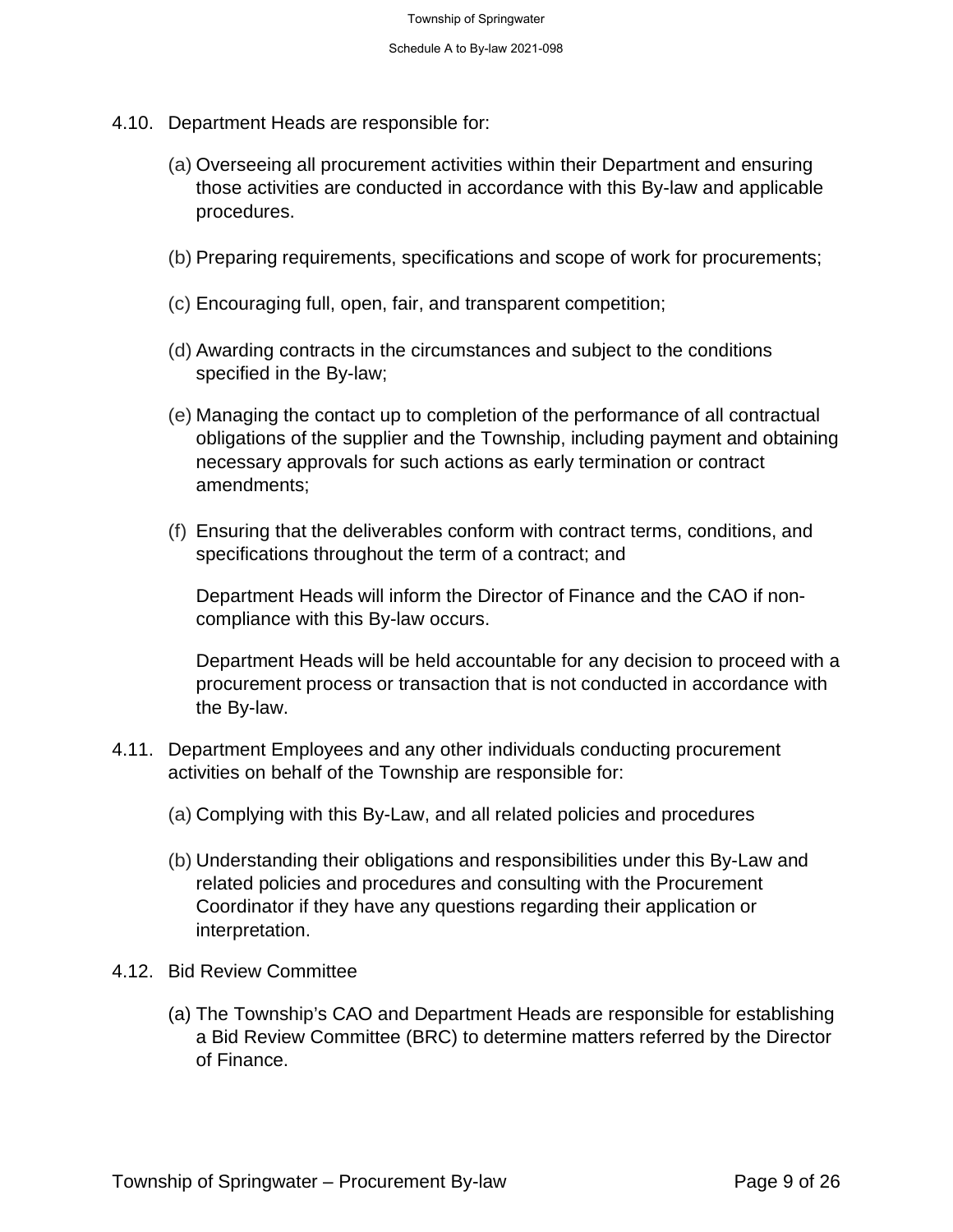- (b) The BRC will consist of the Director of Finance, the CAO or designate, and another person designated by the Department Heads.
- (c) Where irregularities occur, outside of that covered by this By-law, the Director of Finance shall refer the irregularity to the BRC for review and recommendation.
- (d) Where the BRC cannot reach an agreement on a recommendation or otherwise determines is advisable, the matter will be referred to legal counsel for recommendation.

#### **5. Authorization**

#### Authority for Expenditures

- 5.1. Council has the ultimate authority for all expenditures. Council delegates the authority to Staff for the procurement of goods and services through the authorization of annual budgets or by Council resolutions.
- 5.2. To ensure proper expenditure management and budget accountability, each Department Head is responsible for ensuring that all procurements remain within the Department's approved operating budget or approved capital project budget.
- 5.3. Reallocation of funds between Operating Budgets and Capital Budgets is not permitted unless authorized by Council.

#### Authority to Award Contracts

- 5.4. Schedule "B" of this By-law outlines the approval authority for awarding contracts for the procurement of goods and services on behalf of the Township. No award may be communicated to a supplier until approved by the appropriate authority.
- 5.5. All contract awards with a contract value of \$75,000 or greater that are made through delegated authority require completion of Contract Award Approval Form.
- 5.6. Despite any other provisions of this By-law, Council approval is required for:
	- (a) the award of any contract with a contract value greater than \$75,001;
	- (b) the award of any contract requiring approval from the Ontario Land Tribunal;
	- (c) the procurement of goods or services that are not already approved in the current year's budget, such as items requiring pre-budget approval or postbudget amendments;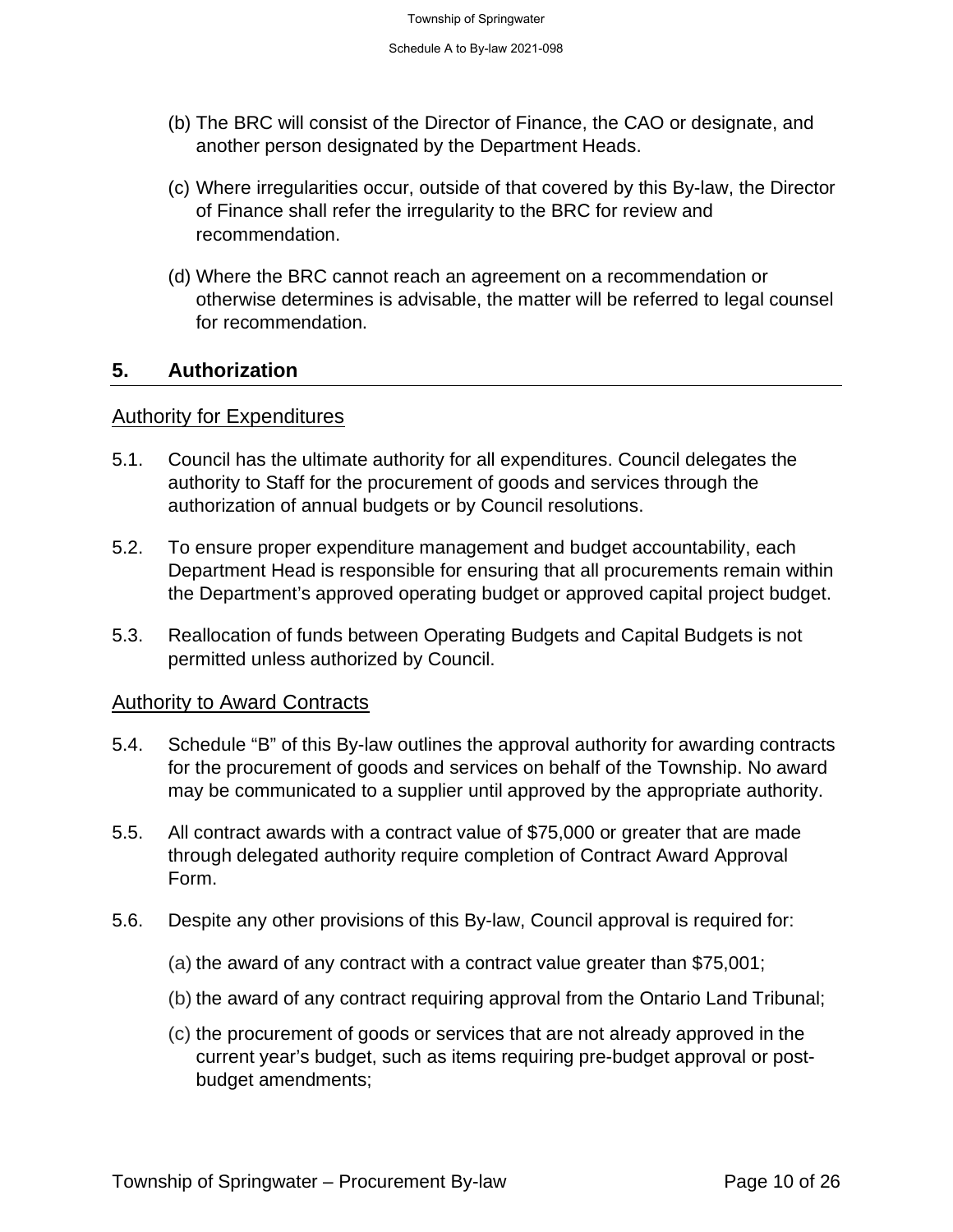(d) the award of any contract where the recommendation to award to the supplier is not in accordance with the requirements of this By-law and applicable procedures.

#### **Authority to Execute Contracts**

- 5.7. All contracts, as outlined in Schedule "B" and approved according to this By-law, are to be executed by the Department Head.
- 5.8. The form of contract to be used will be a Township standard template determined by the Department Head, in consultation with the Director of Finance, in accordance with applicable procedures.
- 5.9. The term of a contract will be determined by the Department Head, in consultation with the Director of Finance. The initial term of a contract must not exceed three (3) years and the total length of the contract, including renewals, must not exceed five (5) years.
- 5.10. The contract must not be executed until the award of the contract is approved and all required documentation identified in the bid solicitation document has been received in satisfactory form.

#### Authority to Renew or Extend Contract

- 5.11. Where a contract contains an option for renewal or extension, the Department Head may authorize such option provided that:
	- (a) the supplier's performance is satisfactory and meets the requirements of the contract;
	- (b) exercising the renewal option is in the best interests of the Township; and
	- (c) sufficient funds are available in an approved budget.

#### Authority to Approve Change Orders

5.12. If an unforeseen change in the scope of work requires the procurement of additional deliverables under an existing contract, the Department Head is authorized to approve a change order in accordance with this By-law and the Township's change order procedure, provided that sufficient funds are available in an approved budget.

#### Authority to Make Payments

5.13 The Department Head shall have the authority to approve payments for goods and services received such that there was a procurement according to this bylaw or Schedule "B".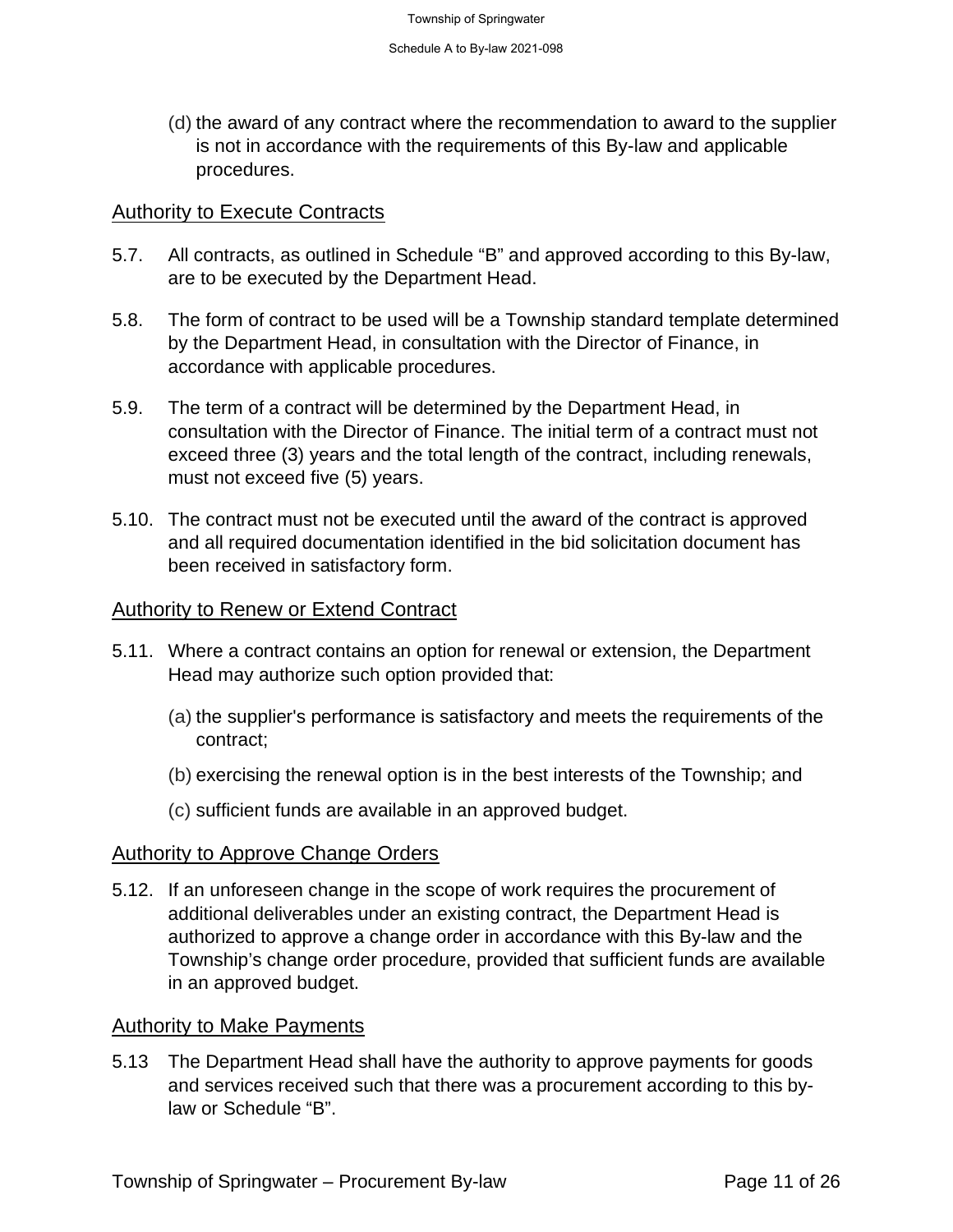#### **6. Methods of Procurement**

- 6.1. Staff must determine the contract value, which must include all estimated expenditures over the entire period of the contract, including options and renewal periods, prior to determining the appropriate procurement method.
- 6.2. The Township will use the following methods of procurement, unless an alternative procurement method is approved in accordance with this By-law:

| <b>Contract Value</b> | <b>Procurement Method</b>   | <b>Format / Process</b>                                                                   |
|-----------------------|-----------------------------|-------------------------------------------------------------------------------------------|
| Below \$5,000         | <b>Direct Purchase</b>      | 1 or more informal quote(s) by phone,<br>or email or from website or catalogue            |
| $$5,001 - $15,000$    | <b>Informal Quotes</b>      | 3 or more informal quotes obtained by<br>phone or email                                   |
| $$15,001 - $75,000$   | Invitational<br>Competition | RFQ or RFP issued to 3 or more<br>suppliers<br>*Optional – Public Competition*            |
| \$75,001 and above    | <b>Public Competition</b>   | RFT or RFP publicly advertised on the<br>Township's<br>designated<br>tendering<br>website |

#### Direct Purchases and Informal Quotes

- 6.3. If the contract value is below \$5,000, Department Heads may delegate authority to Department employees to purchase the goods and services from such suppliers and upon such terms and conditions as the Department Head deems appropriate. Only one quote is required, but Department Heads are encouraged to obtain and compare multiple quotes to demonstrate best value when practicable.
- 6.4. If the contract value is between \$5,001 and \$15,000, Department Heads are required to obtain a minimum of three informal quotes.
- 6.5. Purchases below \$15,000 should be made using one of the following methods and in accordance with the policies associated with each:
	- (a) a pre-arranged method whereby the supplier has agreed to invoice the Township; or
	- (b) a corporate credit card see "Township Corporate Credit Card Policy".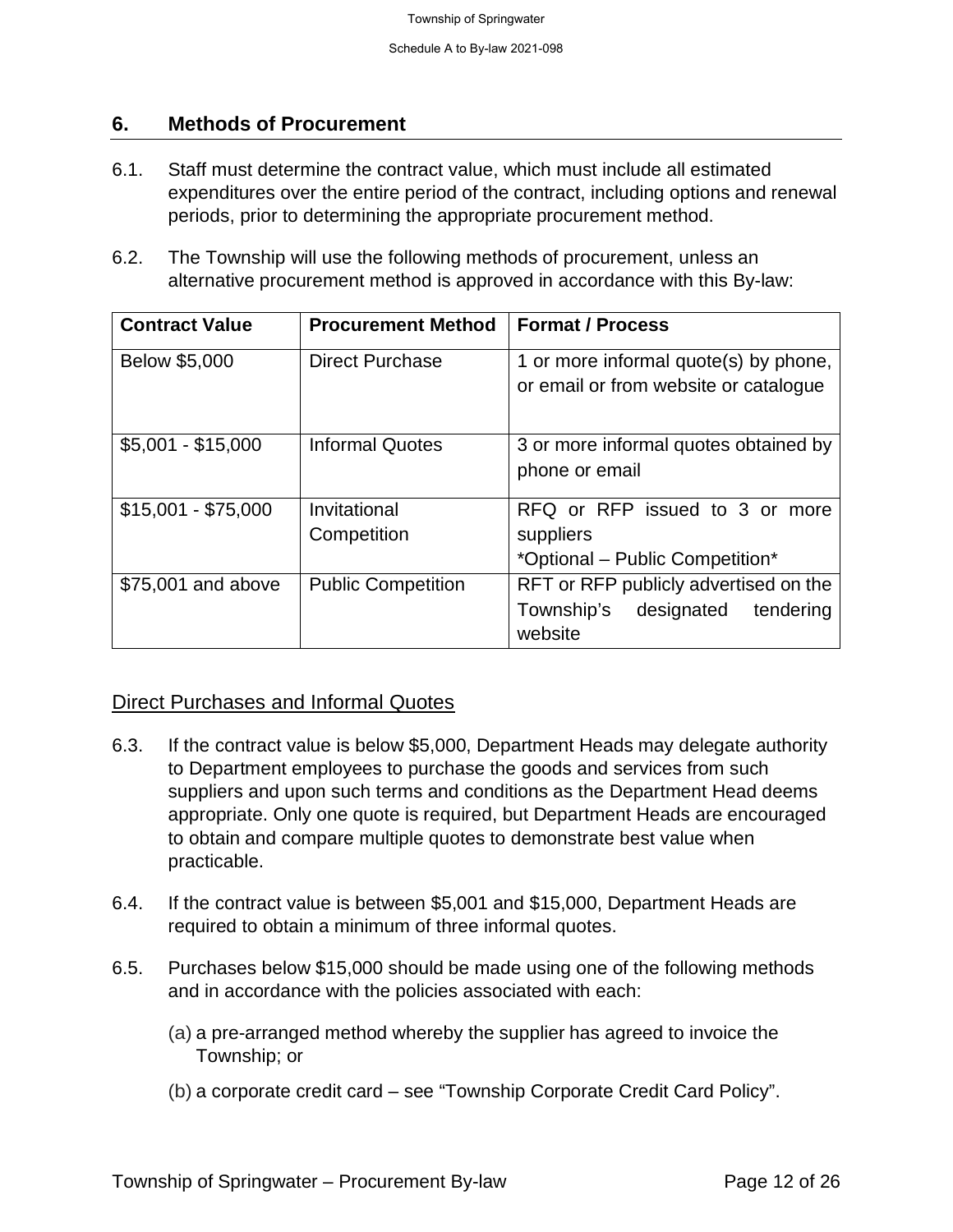#### Invitational Competition

- 6.6. An Invitational Competition will be used when the value of the goods and services is between \$15,001 and \$75,000.
- 6.7. A Request for Quotations (RFQ) should be used when best value for the Township can be achieved based on selection of the lowest compliant bid.
- 6.8. A Request for Proposals (RFP) should be used when best value for the Township can be achieved by evaluating qualitative criteria in addition to cost.
- 6.9. The Department Head is responsible for preparing the bid solicitation document and conducting the Invitational Competition in accordance with applicable procedures.
- 6.10. Bids must be received, reviewed, and evaluated in accordance with the bid solicitation document and applicable procedures.
- 6.11. Any contract(s) resulting from an Invitational Competition must be awarded to the successful bidder(s) based on the outcome of the evaluation and selection process described in the bid solicitation document.

#### Public Competition

- 6.12. A Public Competition will be used when the value of the goods and services is \$75,001 or above.
- 6.13. A Request for Tenders (RFT) should be used when:
	- (a) the Township can clearly define its requirements; and
	- (b) best value for the Township can be achieved based on selection of the lowest compliant bid.
- 6.14. A Request for Proposals (RFP) should be used when
	- (a) the solution to the Township's requirements cannot be clearly defined and innovative solutions are needed; and
	- (b) best value for the Township can be achieved by evaluating qualitative criteria in addition to cost.
- 6.15. A Public Competition may also be conducted in two stages by first issuing a publicly advertised Request for Pre-Qualification (RFPQ) to pre-qualify the suppliers that will be eligible to respond to the RFT or RFP. Selection of prequalified suppliers will be based on fully disclosed evaluation criteria, which may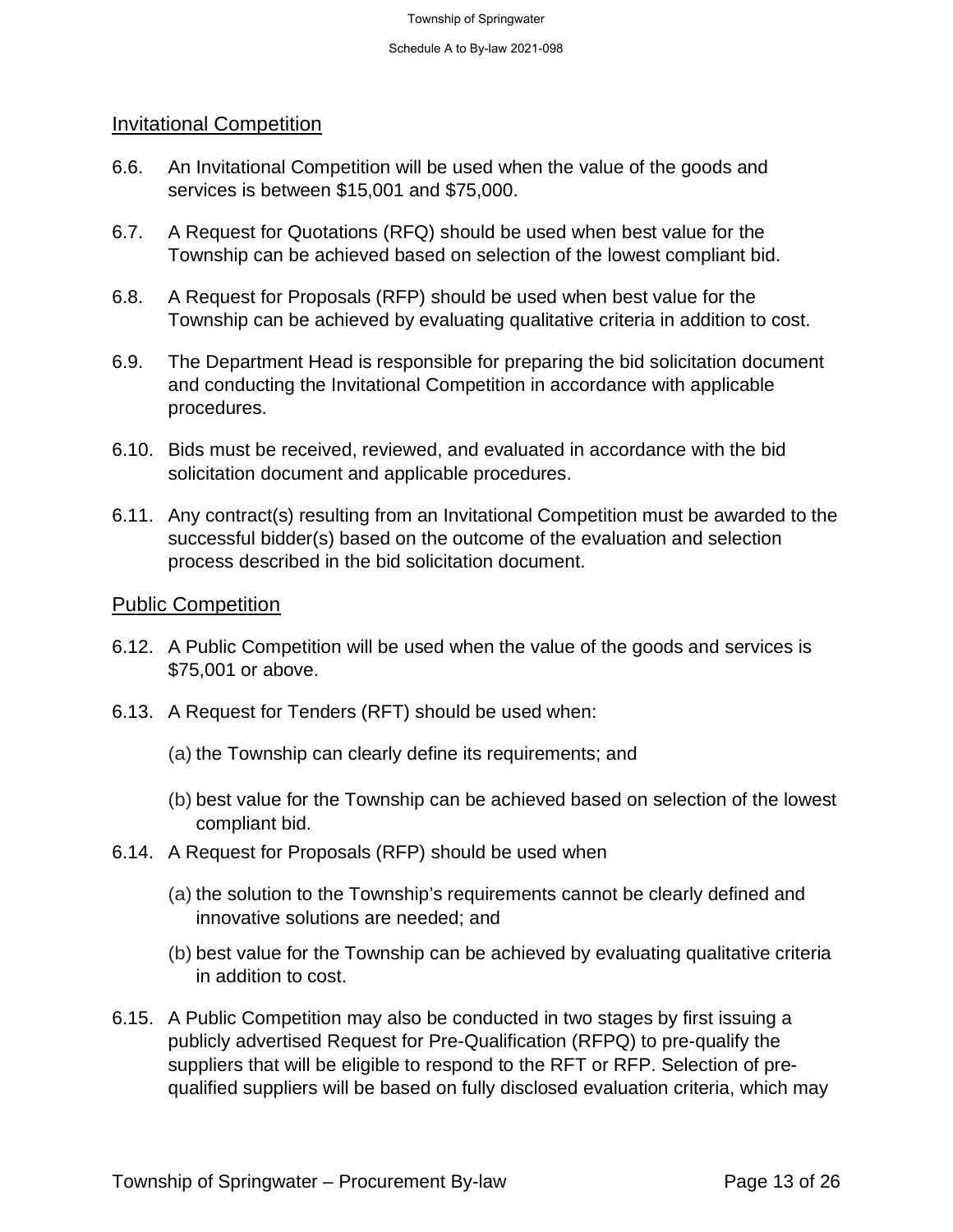include experience carrying out similar work, verification of applicable licenses and certificates, financial capability, and other factors.

- 6.16. The Department Head is responsible for developing detailed specifications and scope of work for inclusion in the bid solicitation document. The Procurement Coordinator, in consultation with the Department Head, is responsible for finalizing the bid solicitation document and conducting the Public Competition in accordance with applicable procedures.
- 6.17. Bids must be received, reviewed, and evaluated in accordance with the bid solicitation document and applicable procedures.
- 6.18. Any contract(s) resulting from a Public Competition must be awarded to the successful bidder(s) based on the outcome of the evaluation and selection process described in the bid solicitation document.

#### **7. Other Processes**

#### Market Research Tools

To protect the integrity of the procurement process, the following market research tools shall be through the Procurement Coordinator.

- 7.1. A Request for Information may be issued in advance of a procurement to provide staff with an understanding of potential solutions/needs and assist in the development of requirements, specifications, scope of work and/or terms and conditions.
- 7.2. A Request for Expression of Interest may be issued to obtain information on the availability and interest of suppliers of any goods or services.
- 7.3. Requests for Information and Requests for Expression of Interest are used to conduct market research, without the intention of evaluating the responses or awarding a contract. These processes may not be used to pre-qualify a potential supplier and must not influence their chances of being a successful bidder on any subsequent purchasing opportunity.
- 7.4. The issuance of a Request for Information or Request for Expression of Interest does not obligate the Township to proceed with a competitive bidding process.

#### Qualified Supplier Lists

7.5. A Qualified Supplier List may be established through a publicly advertised prequalification process, which prequalifies suppliers to be placed on a list of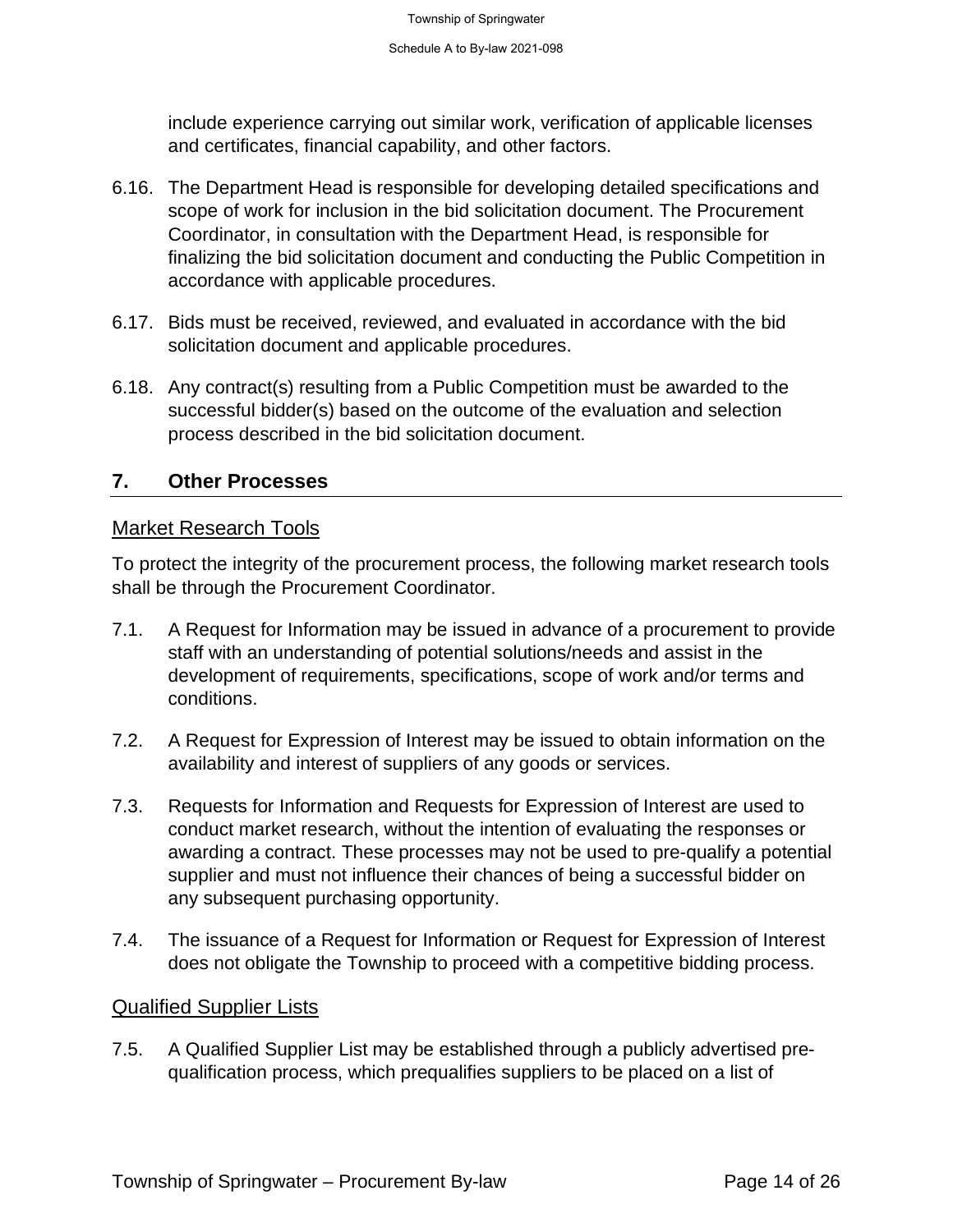suppliers that will be eligible to supply particular goods and services to the Township.

- 7.6. Qualified Supplier Lists will be for specified types or categories of goods and services and will be valid for a specified period of no longer than three years. Depending on the contract value of subsequent procurements contracts may be awarded to suppliers on the Qualified Supplier List on a rotational basis or based on quotes submitted by the suppliers.
- 7.7. Department Heads, in consultation with the Procurement Coordinator, are responsible for establishing and managing Qualified Supplier Lists in accordance with applicable procedures.

#### Cooperative Purchasing

- 7.8. The Township supports cooperative initiatives that the Director of Finance deems beneficial to the Township. The Township may participate with other units of government (such as Vendors of Record provided by the Ministry of Government Services or legislated cooperatives) in their initiatives for cooperative purchasing and bulk buying of goods.
- 7.9. Cooperative purchasing processes may be conducted in accordance with the policies and procedures of the entities or public authorities managing the process. Approval authority shall be in compliance with this By-law.
- 7.10. Notice of Participation in cooperative purchases will be posted on the Township's designated tendering website.

#### Sole and Single Sourcing

- 7.11. Sole Sourcing is a method of procurement whereby a contract is awarded without a competitive bidding process because the supplier is the only source of supply for the required goods or services. Sole Sourcing will be permitted if one or more of the following circumstances apply:
	- (a) One supplier/contractor possessing the unique ability or capability to meet the requirements of the Township due to a patent, sales/distributor agreement or copyright.
	- (b) The supply relates to necessary unique replacement parts from an exclusive source of supply.
	- (c) The supply relates to the purchase of parts that must be compatible with goods previously supplied, and there are no reasonable alternatives to the products.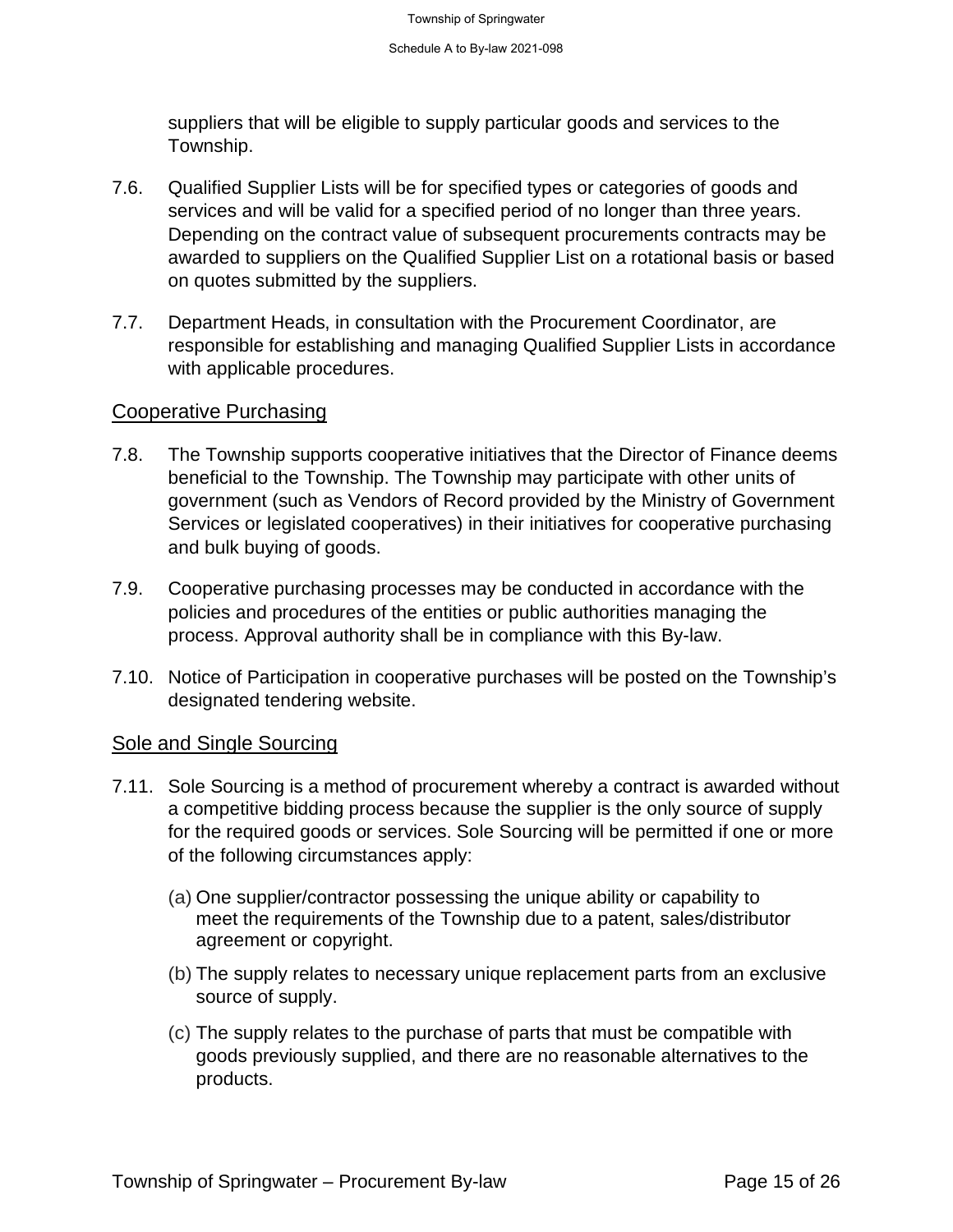- (d) To maintain warranty or service agreement compliance for purchased products.
- (e) When the required item is covered by an exclusive right such as a patent, copyright, or exclusive license.
- 7.12. Single Sourcing is a method of procurement whereby there is more than one supplier able to supply the goods or service, but a contract is awarded without a competitive bidding process due to specific circumstances. Single Sourcing will be permitted if one or more of the following circumstances apply:
	- (a) Disclosure of information in an open contract competition would breach some duty of confidentiality or compromise security.
	- (b) The compatibility of the goods and/or services with existing equipment, product standards, facilities or service is a paramount consideration.
	- (c) There is an absence of competition for technical reasons and the goods and/or services can only be supplied by a particular supplier.
	- (d) An unforeseeable situation of urgency exists and the goods and/or services cannot be obtained in time by means of competitive bidding process.
	- (e) The Township conducted a competitive bidding process for the goods and services and received no bids.
- 7.13. Any single source or sole source procurement with a contract value over \$15,001 must be approved in accordance with Schedule "B" before the Department Head may proceed with the procurement.

#### Procurement in Emergencies

- 7.14. Failure to plan and allow sufficient time for a competitive bidding process does not constitute an unforeseeable or emergency situation.
- 7.15. Emergency includes:
	- (a) an imminent or actual danger to the life, health, or safety of the public; health or safety of an official or an employee while acting on the Township's behalf;
	- (b) an unexpected occurrence interruption of essential public service;
	- (c) an imminent or actual danger of damage to or destruction of real or personal property belonging to the Township or public if the damage or destruction is a result of a Township function or responsibility;
	- (d) defined by the Emergency Management and Civil Protection Act as amended or The Township of Springwater Emergency Response Plan;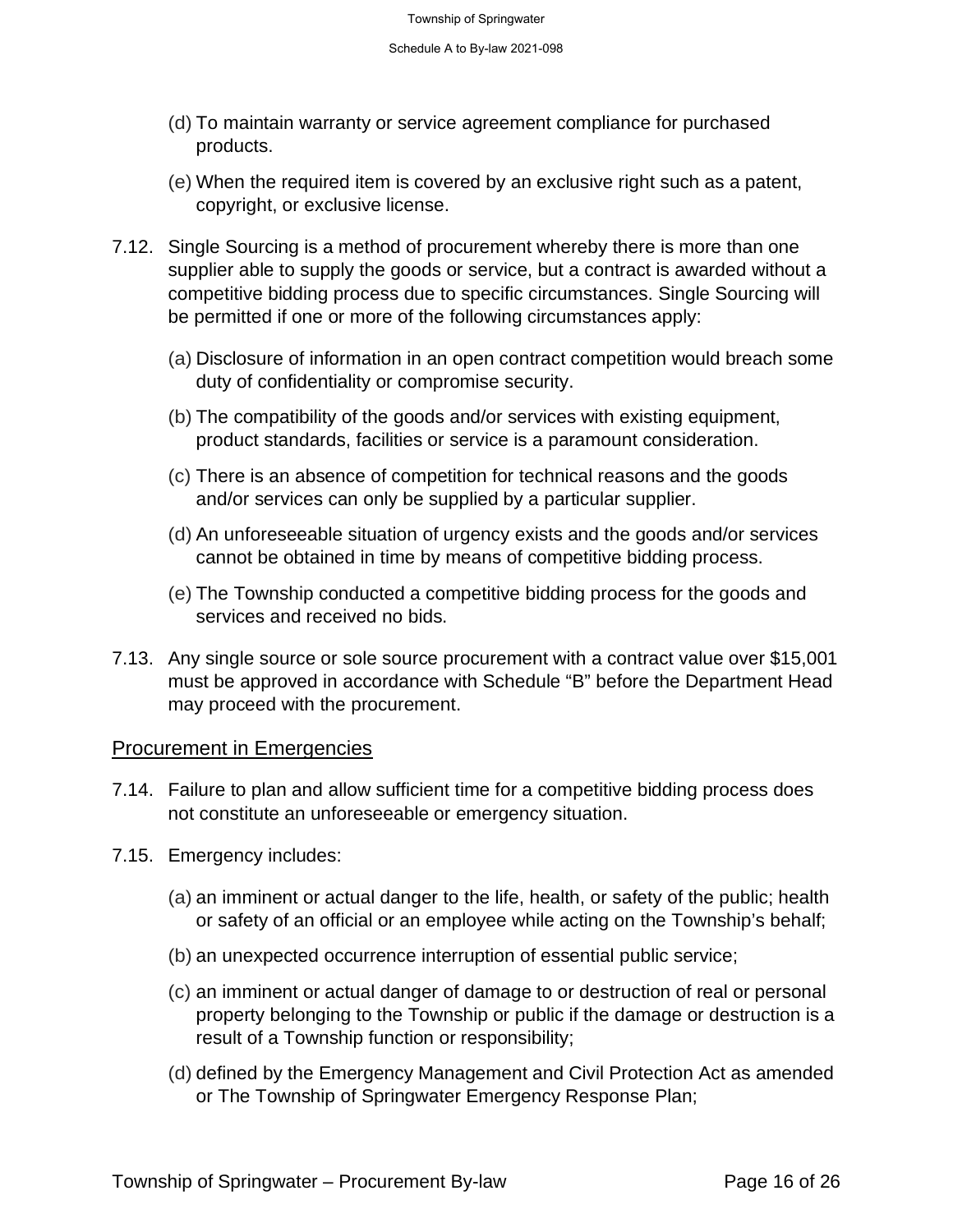- (e) a spill of a pollutant as contemplated by the Environmental Protection Act as amended; and
- (f) when an urgent procurement is necessary for fulfilling a statutory order issued by a federal, provincial, or regulatory authority and timing of the order does not allow for competitive bidding (i.e., compliance order).
- 7.16. When goods or services are required in the event of an emergency, the Department Head may procure the goods and services in an expedited manner and shall submit a report to Council outlining the procurement and the conditions that constituted an emergency, together with a source of funding, prior to the end of the quarter in which the emergency procurement took place. If Council approval for the funding source is required, the Department Head shall submit the above information in the form of a Staff Report to the next available Council meeting.

#### Unsolicited Proposals

- 7.17. Unsolicited proposals will not be accepted by the Township.
- 7.18. If it is determined that there is a legitimate need for the deliverables offered by way of an unsolicited proposal, then a procurement process shall be conducted in accordance with this By-law.

#### **8. Additional Considerations**

#### Accessibility for Ontarians with Disabilities Act (AODA)

- 8.1. Public sector organizations in Ontario, including the Township, must comply with the regulations under AODA. The Accessibility Standard for Customer Service also applies to third parties that provide goods and services to members of the public on behalf of a public sector organization.
- 8.2. Department Heads must ensure that contracts require the supplier to meet all requirements under the AODA and associated regulations.

#### Sustainable Procurement

8.3. The Township is committed to purchasing environmentally friendly deliverables with due regard to the protection of the environment and public health, conservation of natural resources, reductor of toxicity and the minimization of waste. All Departments are encouraged to seek additional ways of achieving the goal of being environmentally friendly and responsible by thorough review of each procurement process to ensure that where possible and economically feasible, specifications/terms of reference, scope provide for,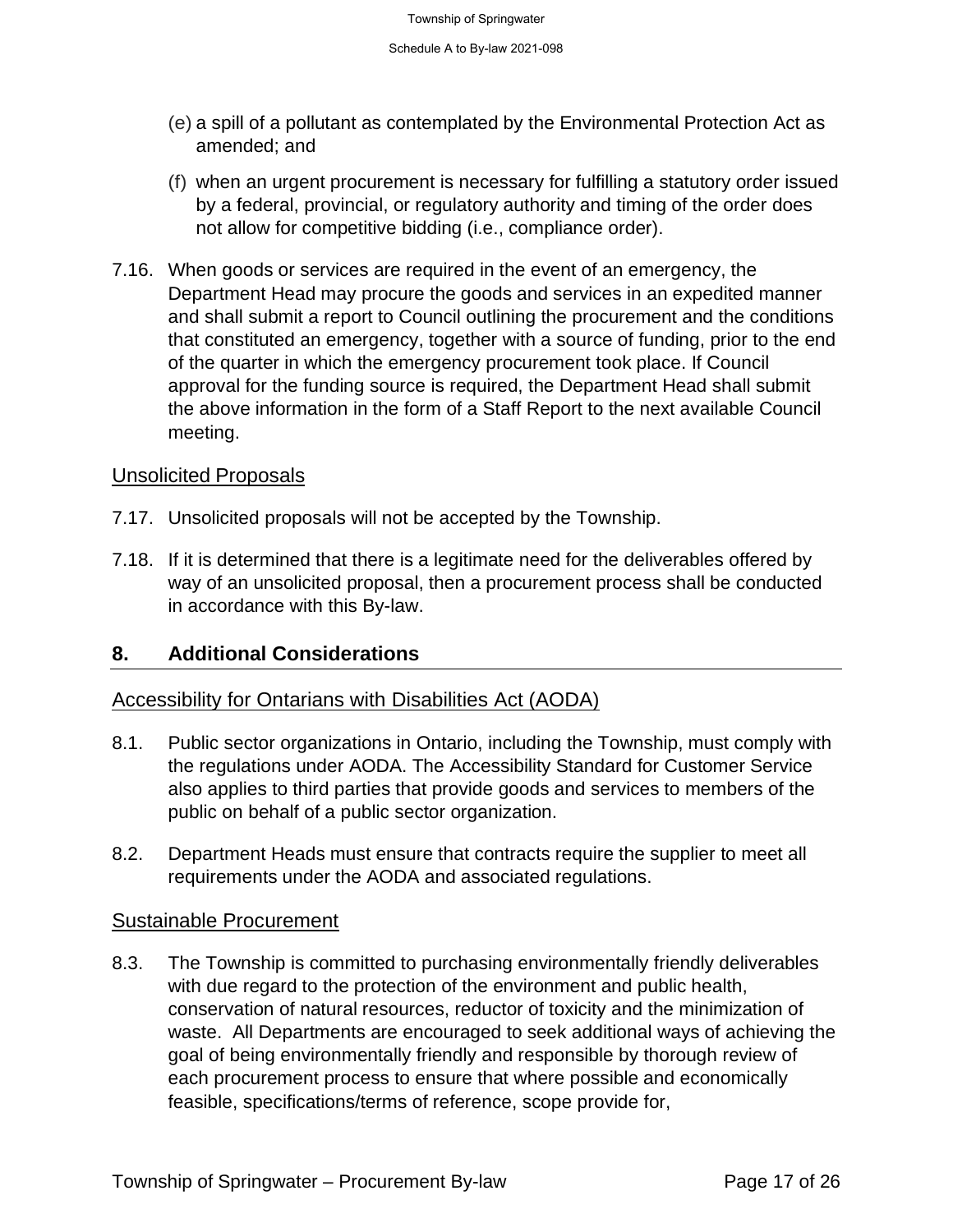- (a) Expanded use of deliverables that contain post-consumer recyclable content
- (b) Consideration of products, certified by an independently accredited organization, that prevent the over consumption of energy and other resources and reduce the production of waste, and release of substances harmful to the environment and or public heath.
- (c) Consideration of energy efficiency and water conservation where applicable; and
- (d) Consideration of Leadership in Energy and Environmental Design (LEED) for new buildings and renovations

#### Exclusion of Bidders in Litigation

- 8.4. The Township may, in its absolute discretion, reject a bid submitted by a bidder prior to or after a bid opening, if the bidder:
	- (a) is a party to litigation with the Township; or
	- (b) directly or indirectly, including by common ownership or control or otherwise, is related to a party to litigation with the Township; or
	- (c) intends to use a sub-contractor in respect of the specific project who is a party to litigation with the Township, or, who, directly or indirectly, including by common ownership or control or otherwise, is related to a party to litigation with the Township.
- 8.5. For the purposes of this section, the phrase "party to litigation with the Township" includes cases in which the bidder or prospective bidder or any of the parties named above, have advised the Township in writing of their intention to commence litigation, or have commenced or have advised the Township of their intention to commence an arbitral proceeding against the Township.
- 8.6. In determining whether or not to reject a bid under this section, the Township will consider whether the litigation is likely to affect the bidder's ability to work with the Township, its consultants and representatives, and whether the Township's experience with the bidder in the matter giving rise to the litigation indicates that the Township is likely to incur increased staff or legal costs in the administration of the contract if it is awarded to the bidder.
- 8.7. All bid solicitation documents issued by the Township pursuant to this policy shall contain a statement to the effect described above.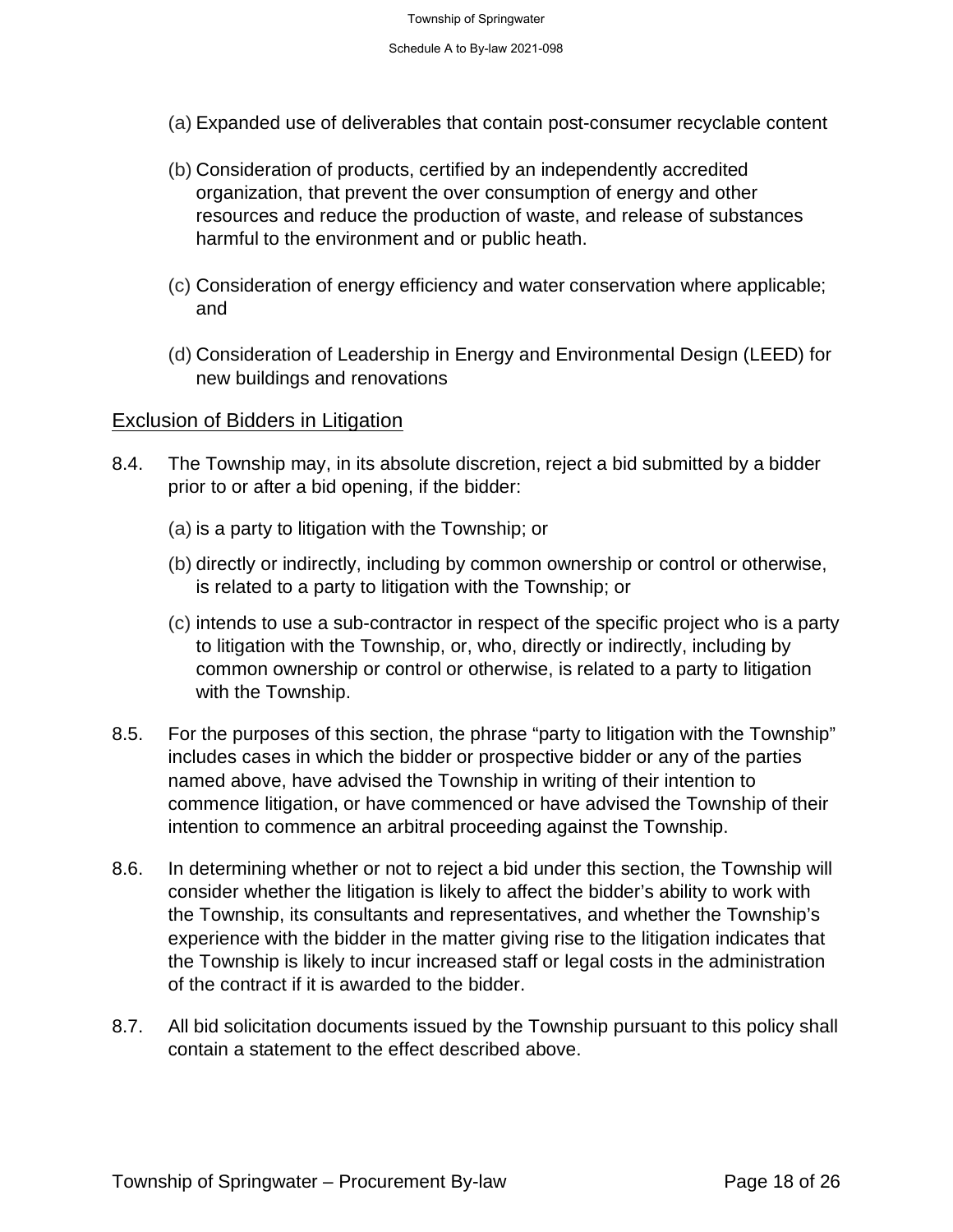#### No Local Preference

8.8. The Township imparts fair and impartial award recommendations for all contracts and does not extend preferential treatment to any bidder, including local companies, when evaluating bids and awarding contracts in a public competition.

#### Tie Bids

8.9. In the case of tie bids, where multiple awards are not an alternative for award, the Township shall determine the successful bidder by coin toss or, in the case of more than two tied bids, by a draw of the bidders' names from a hat. The Director of Finance and at least two members of the Department must be present for the coin toss or draw.

#### **Debriefing**

8.10. After receipt of a notification of the outcome of the procurement process an unsuccessful bidder may request a debriefing. All requests must be in writing to the Township's contact person identified in the bid solicitation document and must be made within thirty (30) days of such notification. The intent of the debriefing information session is to aid the bidder in presenting a better bid in subsequent procurement opportunities. Any debriefing provided is not for the purpose of providing an opportunity to challenge the procurement process or its outcome.

#### **9. Conduct and Conflicts of Interest**

#### Conflict of Interest

- 9.1. A conflict of interest arises where a personal or business relationship or interest of a councillor, officer, committee member or employee of the Township is in conflict or is perceived to be in conflict with the best interest of the ratepayers of the Township, and includes, the giving or receiving of personal gain, benefit, privilege, or advantage, directly or indirectly, by a business or individual or family member of an individual that provides or could in future provide good and services to the Township.
- 9.2. The acceptance of gift, money, benefit, favour or hospitality, the frequency or nature of which could be deemed by others as an influential factor related to any business decision that a councillor, officer, committee member or employee of the Township might make, is prohibited.
- 9.3. Anyone participating in procurement activities and decision-making on behalf of the Township must disclose all potential conflicts of interest to the CAO.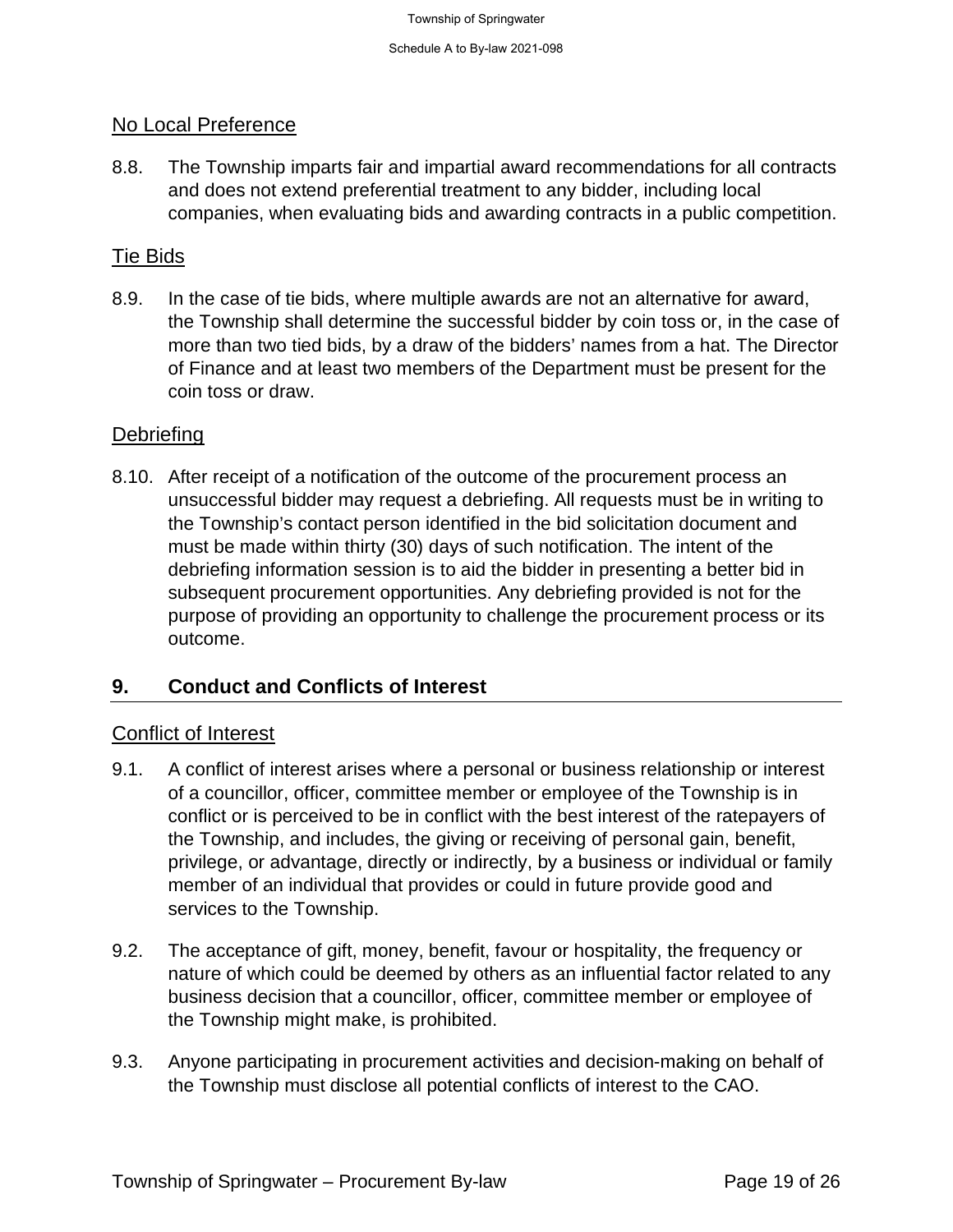#### Reward Points/Loyalty Programs

9.4. When procuring goods and services on behalf of the Township, staff may not acquire or accumulate points through loyalty programs such as Air Miles, Aeroplan, etc., either directly or indirectly, unless the benefit accrues to the Township

#### Supplier Conduct and Conflict of Interest

- 9.5. The Township expects its suppliers to act with integrity and conduct business in an ethical manner.
- 9.6. The Township may refuse to do business with any supplier that;
	- (a) has engaged in illegal or unethical bidding practices
	- (b) has an actual or potential conflict of interest
	- (c) has an unfair advantage in the procurement process
	- (d) fails to adhere to ethical business practices

#### Lobbying Prohibited

9.7. The Township will be entitled to reject a bid submission if any representative of a bidder, including any other parties that may be involved in a joint venture, consortium, subcontractor, or supplier relationship, makes any representation or solicitation to any elected official, employee, or agent of the Township during the competitive bidding process. This requirement does not extend to any public deputations that may be made to Council in accordance with the Procedural Bylaw.

#### **10. Risk Management**

#### Bid Deposits

10.1. The Director of Finance, in consultation with the Department Head, will determine whether a bid deposit will be required as part of the bid submission requirements. If required, the bid solicitation document will specify the required amount and acceptable forms of bid deposit.

#### Financial Guarantees and Contract Performance Security

10.2. Department Heads, in consultation with the Director of Finance, must ensure that contracts include appropriate financial means to guarantee performance of the contract. Means may include one or more of but are not limited to: financial bonds or other forms of security deposits; provisions for liquidated damages; progress payments; and holdbacks.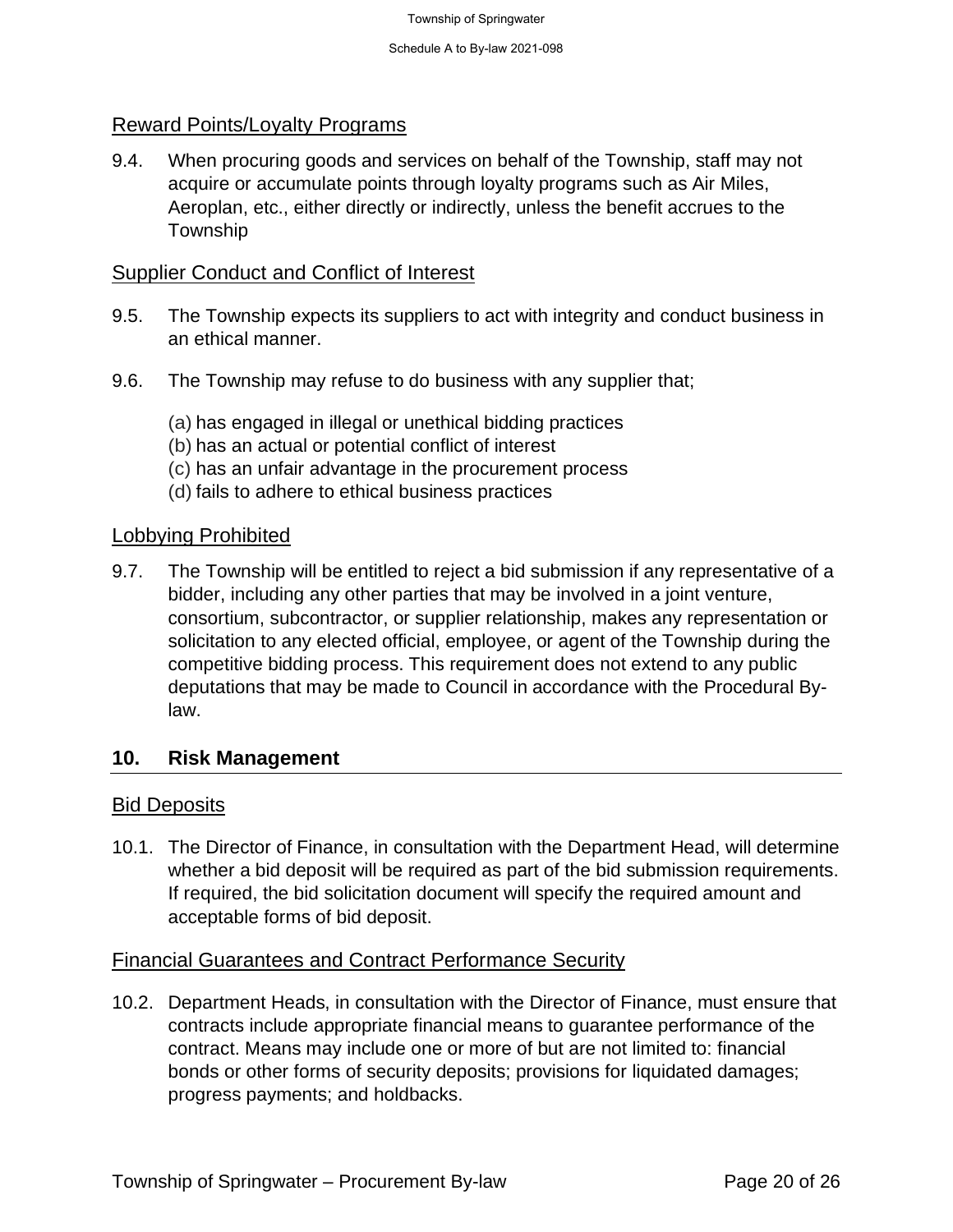- 10.3. The financial guarantees must:
	- (a) not be excessive, but be sufficient to cover financial risks to the Township;
	- (b) ensure the penalties are proportional to the deficiencies; and
	- (c) comply with provincial statutes and regulations.

#### Insurance

- 10.4. Contracts must require the supplier to maintain insurance coverage sufficient to protect the Township.
- 10.5. The appropriate insurance coverage will be determined by the Procurement Coordinator in consultation with our insurance provider.
- 10.6. The Procurement Coordinator is responsible for obtaining proof of insurance coverage from the supplier prior to execution of the contract.

#### Workplace Safety Insurance Board (WSIB)

10.7. Where a supplier will be providing services on the Township's property, the Procurement Coordinator is responsible for obtaining a clearance certificate from the supplier prior to any work commencing on the contract.

#### Contract Management

10.8. It is the responsibility of the applicable Department Head to manage the Contract. Contract management shall include monitoring, documentation, invoice approvals and communication.

#### Supplier Performance and Suspension

10.9. The performance of a supplier under contract must be monitored and tracked in accordance with the Township's supplier performance evaluation procedures. Suppliers may be suspended from participating in future procurement processes in accordance with the Township's Supplier Suspension Policy.

#### Cancellation or Termination of Contract

10.10. The Township's rights to cancel or terminate a contract will be in accordance with the terms and conditions of the contract. Contracts may only be cancelled or terminated prior to their expiration date in consultation with the Director of Finance.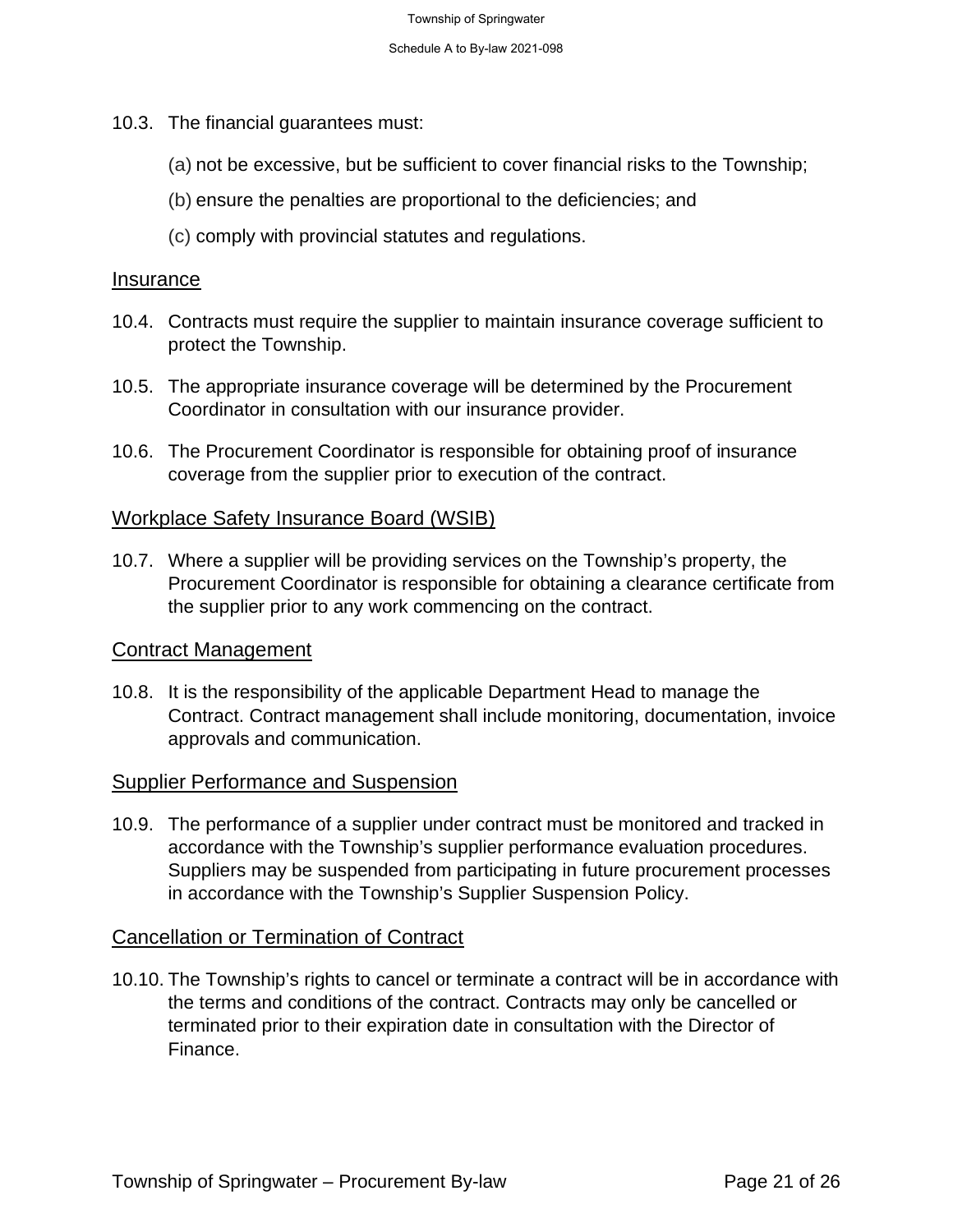#### **11. Records and Reporting**

#### Custody and Retention of Documents

- 11.1. Original executed contract document shall be provided to and retained by the Clerk's Office.
- 11.2. All original purchasing and contract documentation shall be retained in accordance with the Records Retention By-law.

#### Access to Information

- 11.3. The disclosure of information received from suppliers in connection with a competitive bidding process or contract shall be made only by the appropriate officers in accordance with the provisions of the Municipal Freedom of Information and Protection of Privacy Act, as amended, or as may otherwise be required by law.
- 11.4. Public reporting will not include summaries of bids, as this information will remain confidential. Any public disclosure of information shall be made by the Clerk in accordance with the provisions of the Municipal Freedom of Information and Protection of Privacy Act, as amended.

#### **12. By-law Amendments and Reviews**

- 12.1. All changes to this By-law require the approval of Council except for changes of an administrative nature, such as the change in title of a position.
- 12.2. A formal review of the By-law must be undertaken by the Director of Finance at least once every five (5) years; however, failure to conduct a review within the time period set out shall not have an effect on the validly of this By-law.

#### **13. Schedules**

13.1. The following Schedules form part of this By-law:

Schedule "A" - Exclusions Schedule "B" - Award Authority Schedule "C" - Surplus Assets Disposal Policy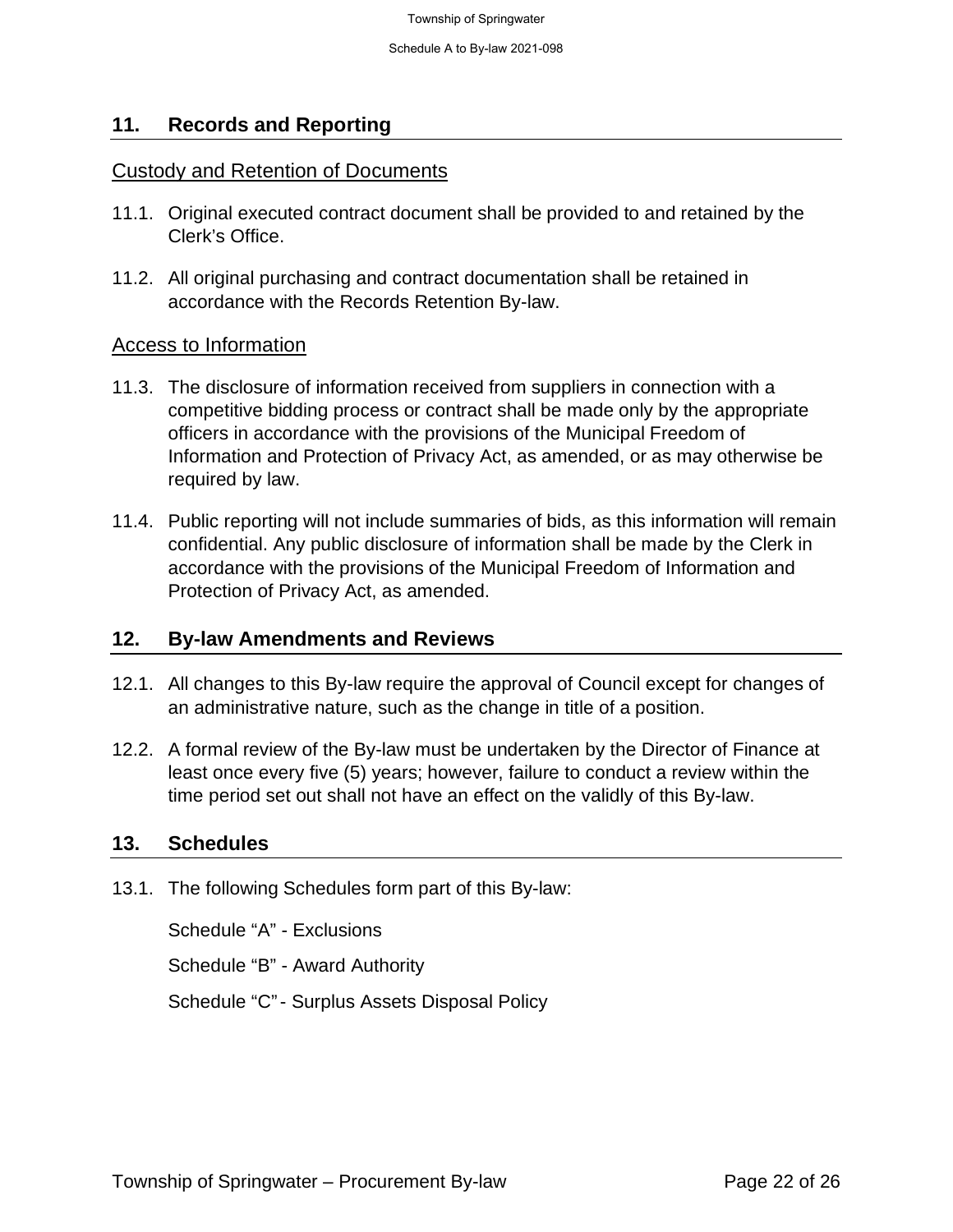Schedule A to By-law 2021-098

#### **14. Related Policies, Trade Agreements and Legislation**

- CETA - [Comprehensive Economic Trade Agreement](http://www.international.gc.ca/trade-commerce/trade-agreements-accords-commerciaux/agr-acc/ceta-aecg/text-texte/toc-tdm.aspx?lang=eng)
- CFTA Canadian [Free Trade Agreement](https://www.cfta-alec.ca/canadian-free-trade-agreement/)
- OQTCA – [Ontario and Quebec Trade and Cooperation Agreement](mailto:https://www.ontario.ca/document/trade-and-cooperation-agreement-between-ontario-and-quebec-0)

[Municipal Act 2001](http://www.e-laws.gov.on.ca/html/statutes/english/elaws_statutes_01m25_e.htm)

**[Municipal Conflict of Interest Act](http://www.e-laws.gov.on.ca/html/statutes/english/elaws_statutes_90m50_e.htm)** 

**[Discriminatory Business Practices Act](http://www.e-laws.gov.on.ca/html/statutes/english/elaws_statutes_90d12_e.htm)** 

[Municipal Freedom of Information and Protection of Privacy Act](http://www.e-laws.gov.on.ca/html/statutes/english/elaws_statutes_90m56_e.htm)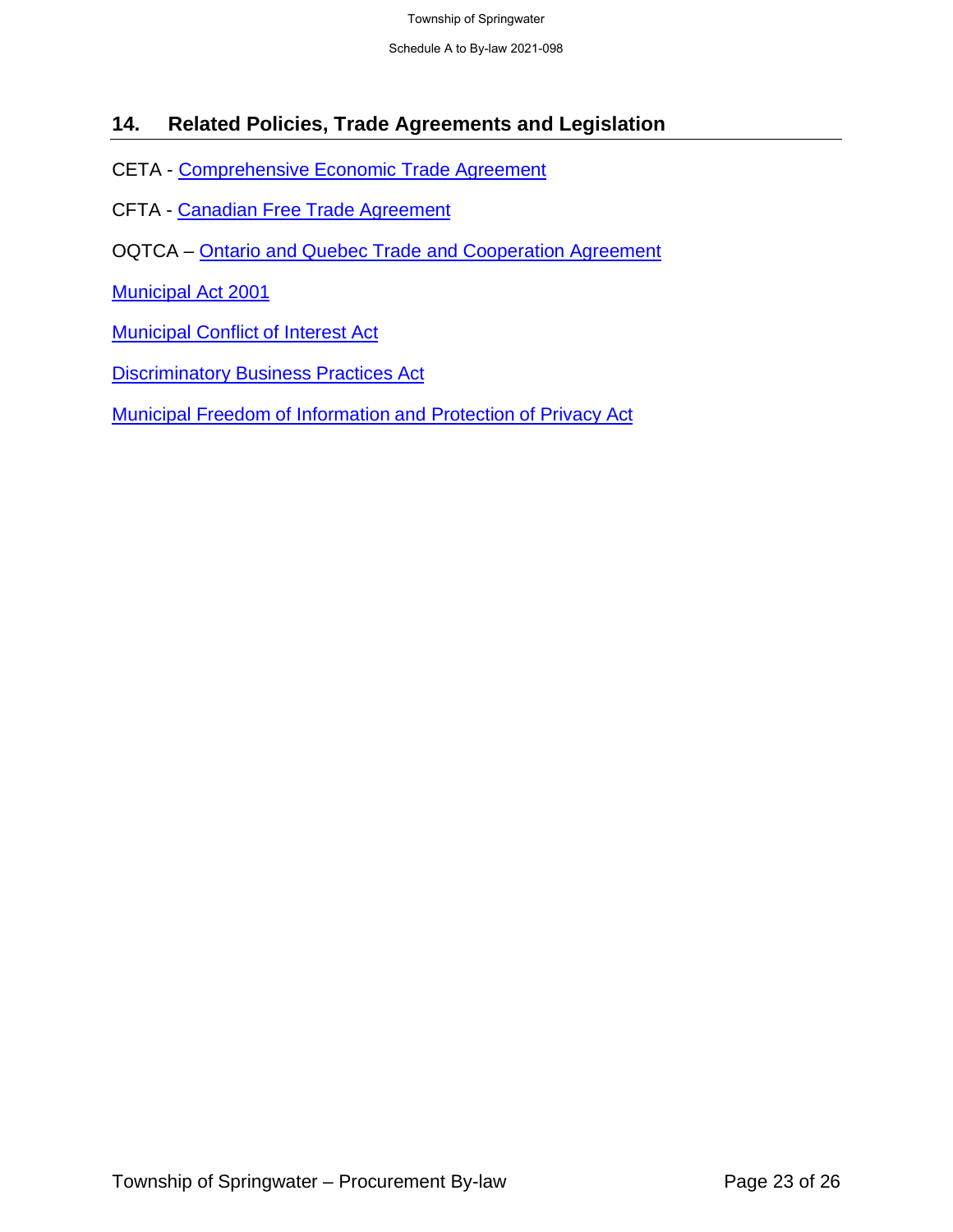#### **Schedule "A" - Exclusions**

#### **1. Real Property**

This By-law does not apply to contracts or expenditures for the sale, purchase, lease, or license of real property, including land or existing buildings.

#### **2. Employment Contracts and Employee Expenses**

This By-law does not apply to employment contracts, employee benefits, payroll deduction remittances, and employee related expenses, such as: refundable travel expenses, meal allowances, memberships in professional organizations, staff attendance at seminars, workshops, courses, training, trade shows or conferences.

#### **3. Excluded Procurements**

This By-law does not apply to the procurement or acquisition of:

- (a) Goods or services from another government entity or public body
- (b) Goods for the purpose of commercial sale or re-sale by the Township
- (c) Health or social services
- (d) Legal services
- (e) Services of expert witnesses or factual witnesses used in court or legal proceedings
- (f) Financial services
- (g) Fiscal agency or depository services
- (h) Realty services regarding lease, acquisition, demolition, sale, disposal, or appraisal of real property
- (i) Bailiff or collection agency services
- (j) Advertising services required in radio, television, newspaper, or magazines
- (k) Works of art and performance artists
- (l) Magazines, books, and periodicals

#### **4. Other Transactions and Expenditures**

This By-law does not apply to contracts, transactions, or expenditures for:

- (a) Refundable Councillor expenses
- (b) Insurance premiums
- (c) Payments of debts
- (d) Any form of financial assistance, such as grants, loans, equity infusions, guarantees, and fiscal incentives
- (e) Insurance claims, damage claims, legal settlements, and grievance settlements
- (f) Debenture payments
- (g) Tax remittances
- (h) Refunds to property owners (property tax, building permit, entrance permit, etc.)
- (i) Utilities
- (j) Other regulating authorities operating within and across the municipal right of ways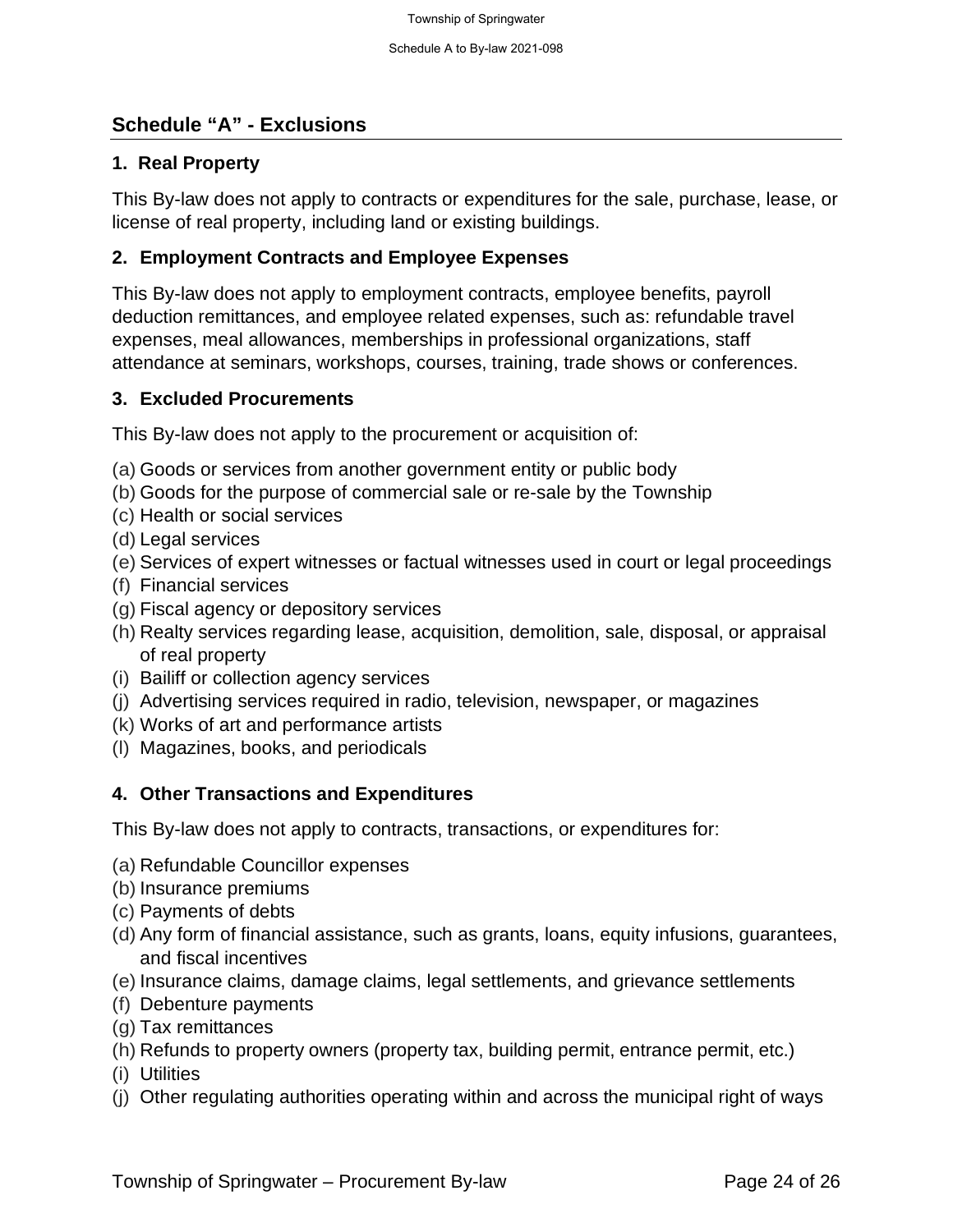### **Schedule "B" – Award Authority**

| <b>Contract Value</b> | <b>Procurement Method and Process</b>                                                                             | <b>Award Authority*</b>                                                                                                                                     |  |
|-----------------------|-------------------------------------------------------------------------------------------------------------------|-------------------------------------------------------------------------------------------------------------------------------------------------------------|--|
| Below \$5,000         | <b>Direct Purchase:</b><br>1 or more informal quote(s) by<br>phone, or email or from website or<br>catalogue      | Department Head<br>may<br>delegate to staff                                                                                                                 |  |
| $$5,001 - $15,000$    | <b>Informal Quotes:</b><br>3 or more informal quotes obtained<br>by phone or email                                | <b>Department Head</b>                                                                                                                                      |  |
| $$15,001 - $75,000$   | <b>Invitational Competition:</b><br>RFQ or RFP issued to 3 or more<br>suppliers                                   | Department Head                                                                                                                                             |  |
| \$75,001 and over     | <b>Public Competition:</b><br>RFT or RFP publicly advertised on<br>the Township's designated tendering<br>website | Council                                                                                                                                                     |  |
| $$15,001 - $75,000$   | Single Source or Sole Source:<br>Direct negotiation of contract with<br>single or sole source supplier            | CAO                                                                                                                                                         |  |
| \$75,001 and above    | Single Source or Sole Source:<br>Direct negotiation of contract with<br>single or sole source supplier            | Council                                                                                                                                                     |  |
| Any value             | <b>Emergency Purchase:</b><br>Process at the discretion of the<br>Department Head & CAO                           | Department Head with<br>approval of the CAO or<br>designate<br>Department Head and<br>CAO must report to<br>Council at first meeting<br>following emergency |  |